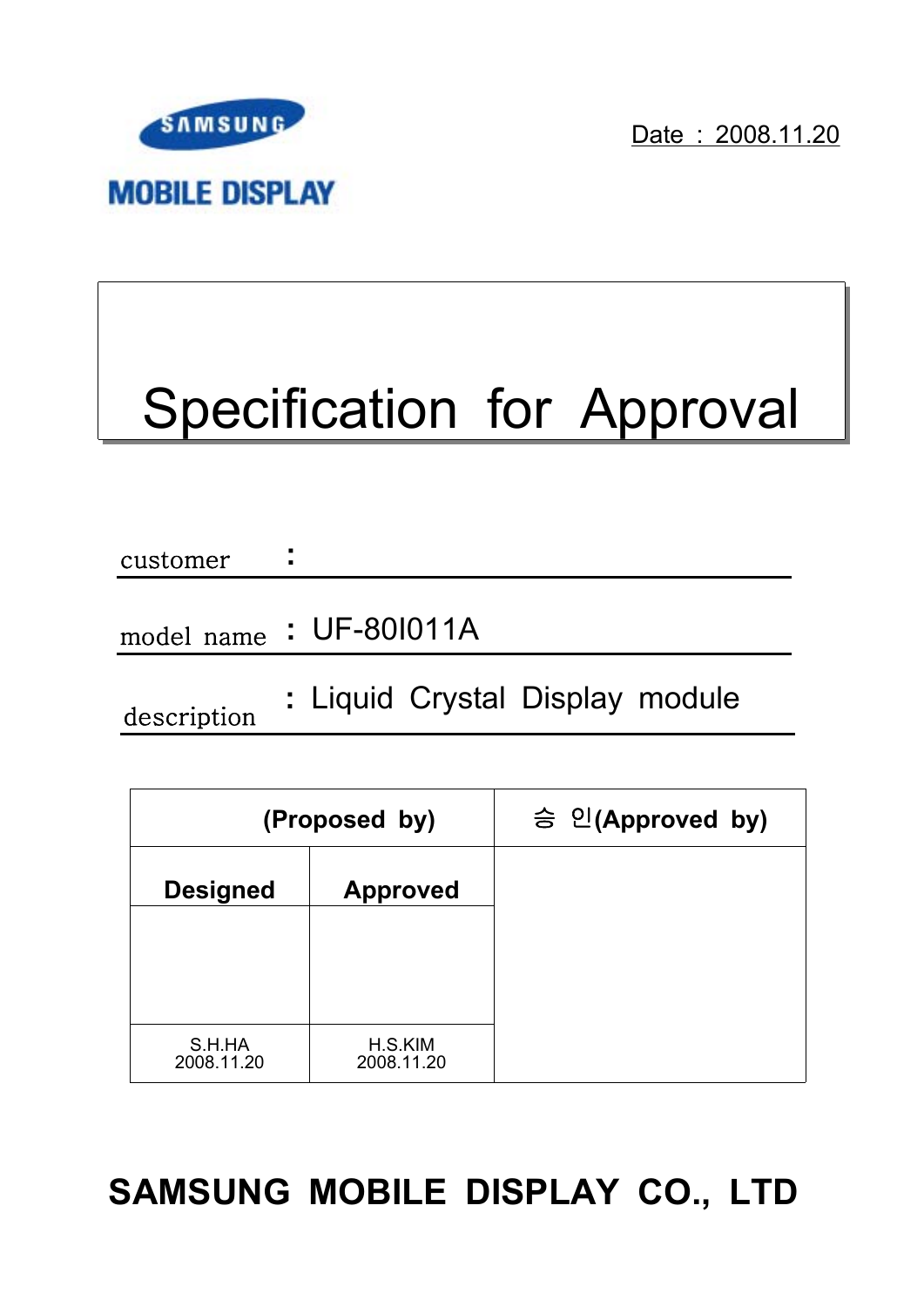| REV.    | DATE                | CONTENTS                                               | <b>WRITTEN</b> | APPROVED       |
|---------|---------------------|--------------------------------------------------------|----------------|----------------|
| $0.0\,$ | '08.07.01           | Initial Specification Release.                         | S.H.HA         | S.J.JANG       |
| $1.0$   | '08.10.02           | Changed Product Drawing.                               | M.J.BAEK       | H.S.KIM        |
| $2.0\,$ | '08.11.20           | Changed Product Drawing.                               | S.H.HA         | H.S.KIM        |
|         |                     |                                                        |                |                |
|         |                     |                                                        |                |                |
|         |                     |                                                        |                |                |
|         |                     |                                                        |                |                |
|         |                     |                                                        |                |                |
|         |                     |                                                        |                |                |
|         |                     |                                                        |                |                |
|         |                     |                                                        |                |                |
|         |                     |                                                        |                |                |
|         |                     |                                                        |                |                |
|         |                     |                                                        |                |                |
|         |                     |                                                        |                |                |
|         |                     |                                                        |                |                |
|         |                     |                                                        |                |                |
|         |                     |                                                        |                |                |
|         |                     |                                                        |                |                |
|         |                     |                                                        |                |                |
|         |                     |                                                        |                |                |
|         |                     |                                                        |                |                |
|         |                     |                                                        |                |                |
|         |                     |                                                        |                |                |
|         | SAMSUNG             | SAMSUNG MOBILE DISPLAY CO., LTD.(All Rights Reserved). |                |                |
|         | Doc. No.: UF801011A | Ref. No.:                                              | Rev.: 2.0      | $\overline{2}$ |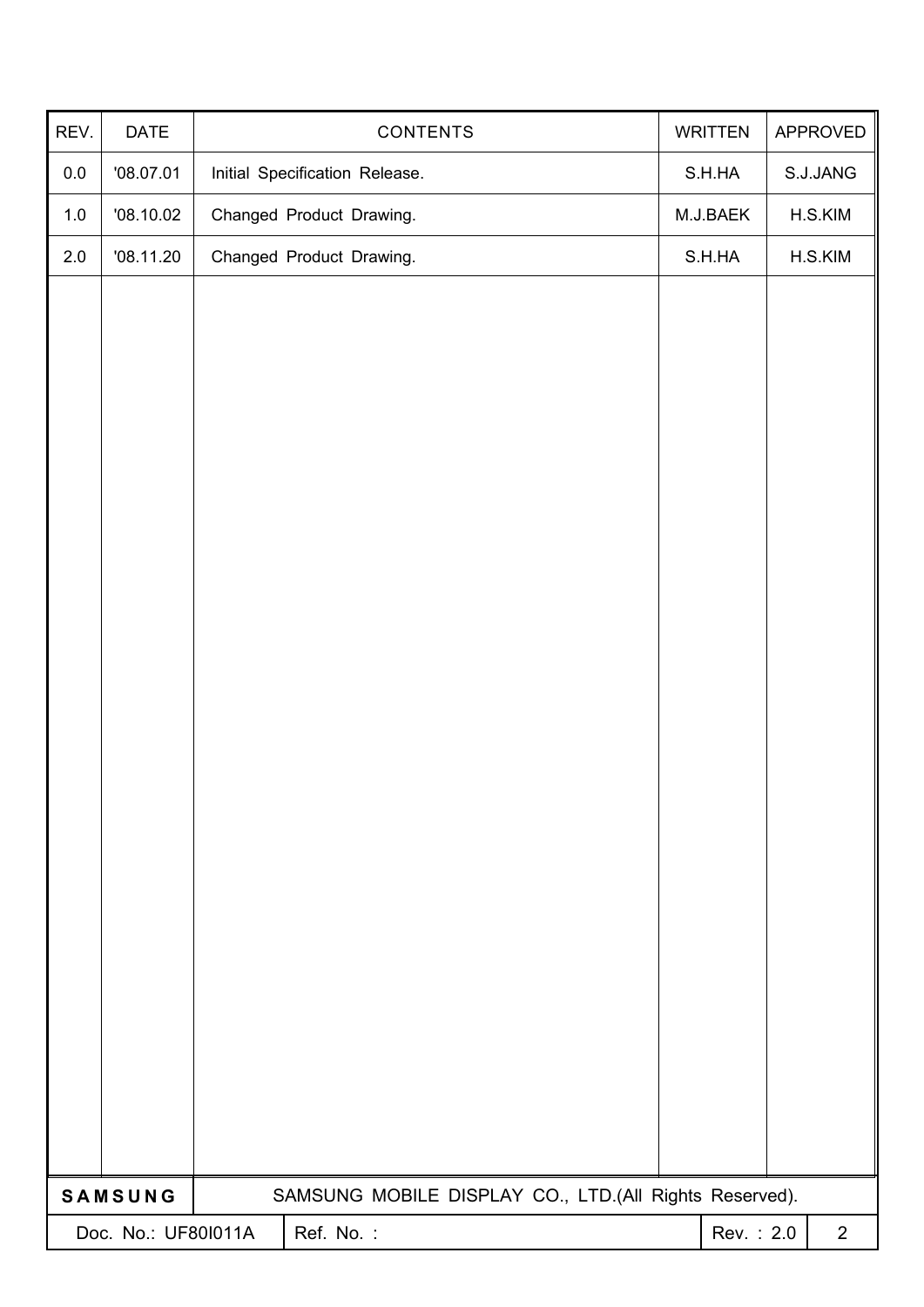## **CONTENTS**

- 1. Introduction
- 2. Warranty and Disclaimer
- 3. Features
- 4. Mechanical characteristics
- 5. Maximum rating
- 6. Electrical characteristics
- 7. Electro-Optical characteristics
- 8. Interface
- 9. Quality level
- 10. Reliability
- 11. Handling precautions
- 12. Precaution for use
- 13. Dimensional Outline

| <b>SAMSUNG</b>      | SAMSUNG MOBILE DISPLAY CO., LTD.(All Rights Reserved). |            |  |
|---------------------|--------------------------------------------------------|------------|--|
| Doc. No.: UF801011A | $l$ Ref. No. :                                         | Rev. : 2.0 |  |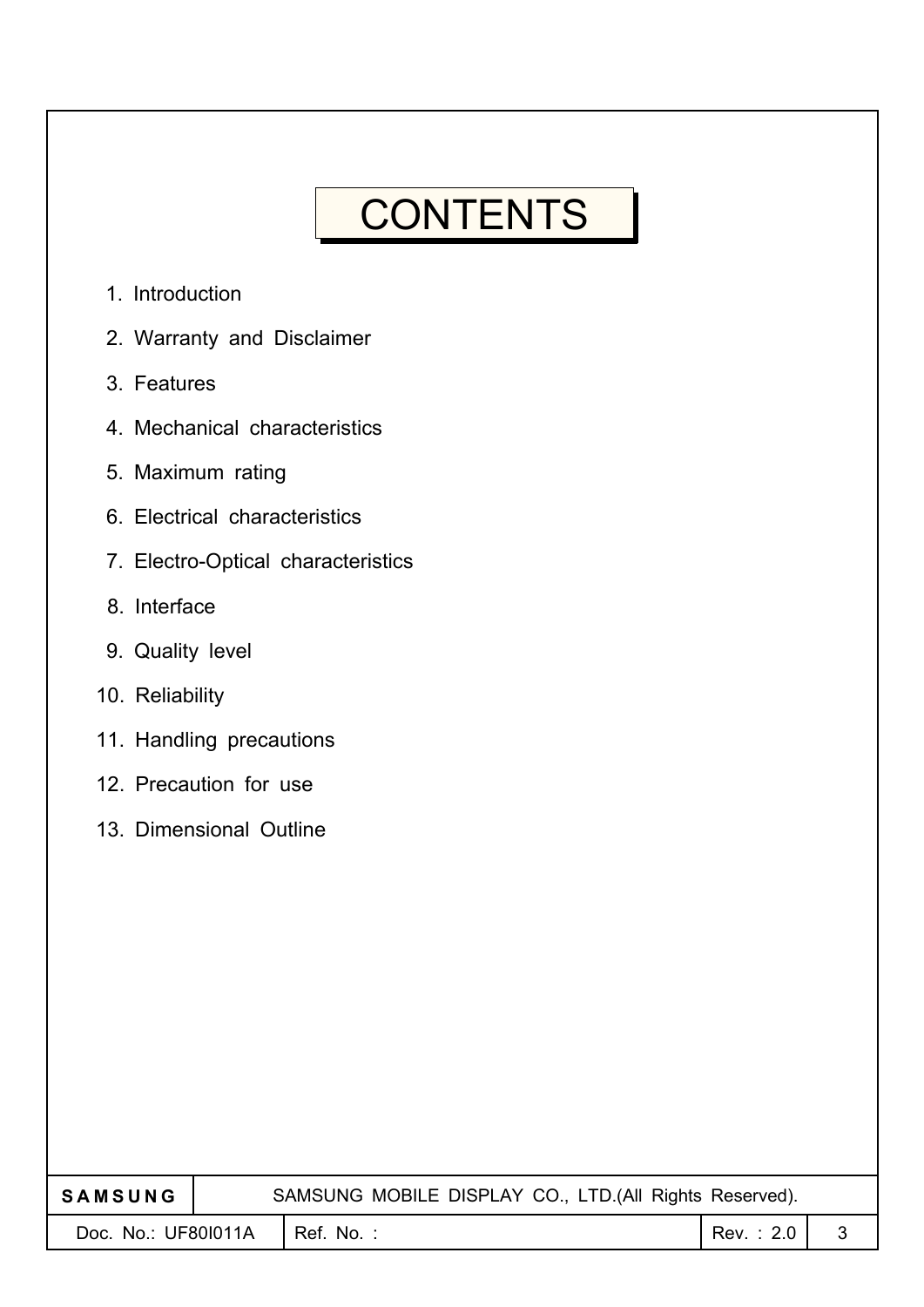#### 1. Introduction

This specification defines the general provisions of the product as well as the inspection standard for Samsung SDI's a-Si TFT LCD module. If the event of unforeseen problems or unspecified items occur, we naturally shall negotiate and agree to solution with customer.

#### 2. Warranty and Disclaimer

Samsung warranty term is 12 months from the production date. Within the period, Samsung shall compensate for the defectives as specified in this document. User must take care of the precautions and the product should be stored and used in right manner specified in this document. Any type of mishandling or any type of change on the Samsung product in electrical and mechanical shall void Samsung warranty. After the expiration of the warranty period, the replacement of any parts or of the entire product shall be charged. For further information or the customer service, contact Samsung Quality Assurance Group.

This Specification stipulates the final and comprehensive requirements for the respective products hereof. Beyond this Specification, it is the responsibility of the customer to explicitly disclose any additional requirements, information or reservations regarding these requirements to Samsung SDI prior to implementation, where any and all disclosures of the customer shall be with an authorized representative of Samsung SDI in writing. Samsung SDI shall not be responsible for safety, performance, functionality or compatibility of the system with which the Samsung SDI-supplied components are integrated unless such features have been expressly communicated and described in the Specification. **SAMSUNG SDI MAKES NO GUARANTY OR WARRANTY, EXPRESS OR IMPLIED, INCLUDING BUT NOT LIMITED TO MERCHANTABILITY OR FITNESS FOR A PARTICULAR PURPOSE, TO ANY PARTY.** Moreover, any party should do their own due diligence regarding these requirements prior to implementation.

| <b>SAMSUNG</b>      | SAMSUNG MOBILE DISPLAY CO., LTD. (All Rights Reserved). |           |  |
|---------------------|---------------------------------------------------------|-----------|--|
| Doc. No.: UF801011A | $\blacksquare$ Ref. No.:                                | Rev.: 2.0 |  |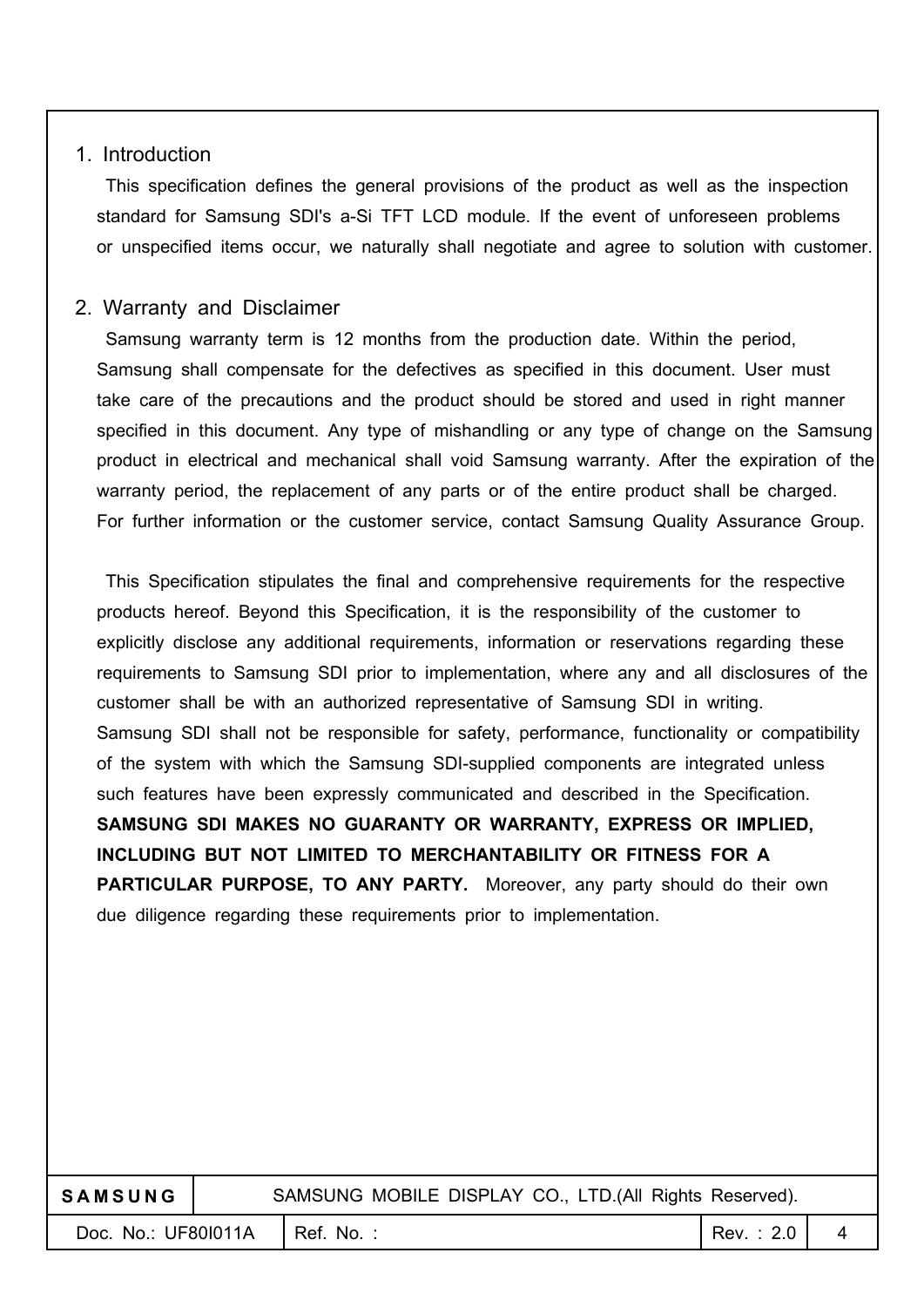### 3. Features

#### 3-1 MAIN LCD

| <b>ITEM</b>                   | Specifications                                         | Unit    | <b>Note</b> |
|-------------------------------|--------------------------------------------------------|---------|-------------|
| Number of dots                | $800(W)$ * (RGB) * 480(H)                              | Dot     |             |
| Display Mode                  | <b>IPS</b><br>(Normally Black and 16.7M colors by FRC) |         |             |
| Viewing Angle                 | 6                                                      | o'clock |             |
| Driving LSI &<br>Manufacturer | HX8258(Source), HX8662C(Gate) by HIMAX                 |         |             |
| Pixel Array                   | RGB vertical stripes                                   |         |             |
| <b>BACK LIGHT</b>             | LED, WHITE                                             |         |             |
| <b>CPU INTERFACE</b>          | 24 bit Parallel RGB Interface                          |         |             |
| <b>DISPLAY SIZE</b>           | 4.3"                                                   |         |             |

| <b>SAMSUNG</b>      |  | SAMSUNG MOBILE DISPLAY CO., LTD. (All Rights Reserved). |           |   |  |
|---------------------|--|---------------------------------------------------------|-----------|---|--|
| Doc. No.: UF801011A |  | Ref. No.:                                               | Rev.: 2.0 | 5 |  |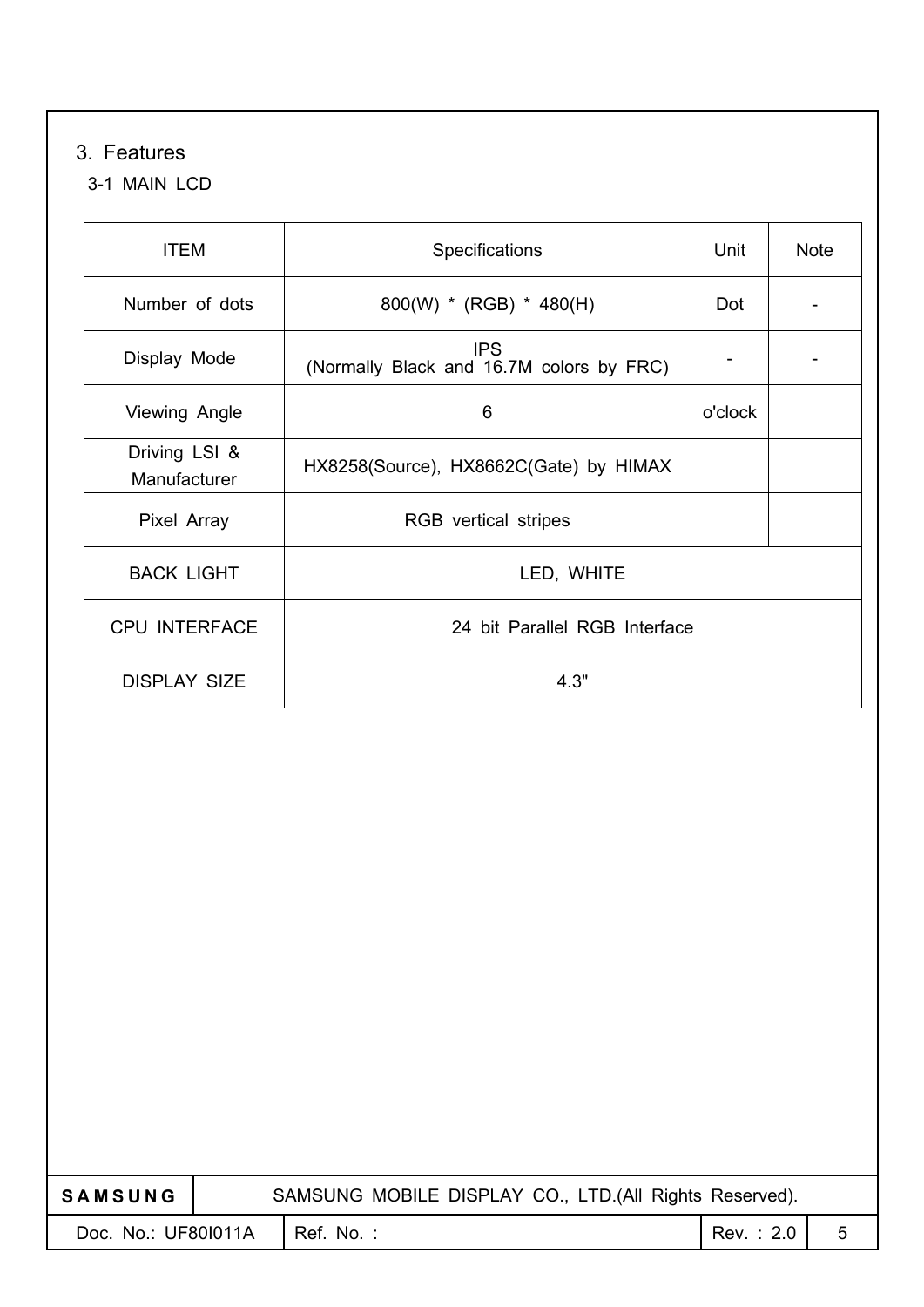#### 4. Mechanical characteristics

| <b>ITEM</b>              | <b>Specifications</b>       | Unit          |
|--------------------------|-----------------------------|---------------|
| Dimensional outline      | 103(W) X 69.06(H) X 3.43(T) | mm            |
| Number of dots           | 800(W) X 480(H)             | <b>Pixels</b> |
| Active area              | 93.6(W) X 56.16(H)          | mm            |
| Pixel pitch              | $0.117(W) \times 0.117(H)$  | mm            |
| Dots size                | $0.039(W)$ X RGB X 0.117(H) | mm            |
| <b>Glass Thickness</b>   | 0.5(T)                      | mm            |
| Surface Hardness for pol | 2                           | Н             |

#### 5. Maximum rating

| <b>ITEM</b>           |                  | Symbol      | Min.   | Max.      | Unit | <b>Note</b>    |
|-----------------------|------------------|-------------|--------|-----------|------|----------------|
| Supply voltage        | Digital<br>Power | <b>VCC</b>  | $-0.3$ | 7.0       | V    | 1,2            |
|                       | Analog<br>Power  | <b>VBAT</b> | $-0.3$ | 7.0       | V    | 1,2            |
| Input voltage         |                  | Vin         | $-0.3$ | $VCC+0.3$ | V    | $\overline{2}$ |
| Operating temperature |                  | Top         | $-20$  | 60        | °C   |                |
| Humidity              |                  | Hop         | 10     | 90        | %RH  |                |
| Storage temperature   |                  | Tstg        | $-30$  | 70        | °C   |                |
| Humidity              |                  | <b>Hstg</b> | 10     | 90        | %RH  | 3              |

Note 1) All supply voltages should be supplied over Vss(GND) level.

Note 2) This product must be used under the absolute maximum ratings at any time.

The values exceeding the ratings may result in a permanent failure of the product.

Note 3) Wet bulb temperature should be kept under  $29^{\circ}$  of no condensation.

| <b>SAMSUNG</b>      | SAMSUNG MOBILE DISPLAY CO., LTD. (All Rights Reserved). |           |  |
|---------------------|---------------------------------------------------------|-----------|--|
| Doc. No.: UF801011A | I Ref. No. :                                            | Rev.: 2.0 |  |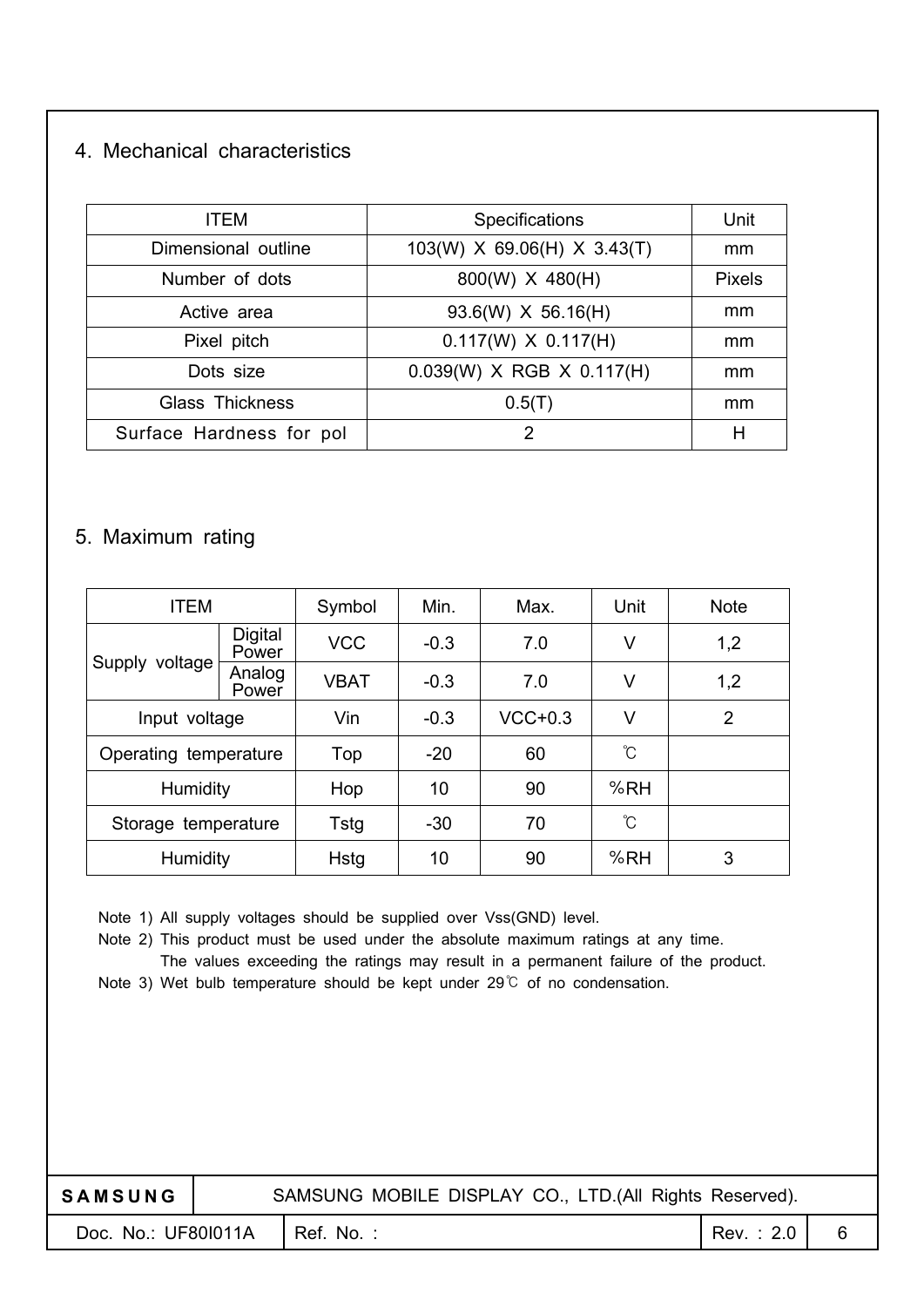#### 6. Electrical characteristics

| 6-1. Electrical Characteristics.<br>$(Vss=0V)$ |           |                 |                              |            |                |            |        |                |
|------------------------------------------------|-----------|-----------------|------------------------------|------------|----------------|------------|--------|----------------|
| <b>ITEM</b>                                    |           | Symbol          | Condition                    | Min        | Typ.           | Max.       | Unit   | <b>Note</b>    |
| Supply voltage<br>(Logic)                      |           | <b>VCC</b>      | $\qquad \qquad -$            | 2.7        | 2.8            | 3.6        | V      | 4              |
| Supply voltage<br>(Power Circuit)              |           | <b>VBAT</b>     |                              | 4.75       | 5.0            | 5.5        | V      |                |
| Input                                          | "H" level | V <sub>IH</sub> |                              | 0.8VCC     |                | <b>VCC</b> | $\vee$ | 1,4            |
| voltage                                        | "L" level | <b>VIL</b>      |                              | <b>Vss</b> |                | 0.2VCC     |        |                |
| Output                                         | "H" level | <b>VOH</b>      | -400uA<br>Іон<br>$\equiv$    | 0.8VCC     |                | <b>VCC</b> | $\vee$ |                |
| voltage                                        | "L" level | VOL             | 400uA<br>$I_{OL}$ =          | <b>Vss</b> |                | 0.2VCC     |        | 1              |
| I/O<br>leakage<br>current                      |           | Īщ              | $V_{IN}=0$ or $Vss$          | $-1.0$     |                | $+1.0$     | uA     | $\overline{2}$ |
|                                                |           | Icc             | Full Display<br>$(VCC=2.8V)$ |            | $\overline{7}$ | 10.5       | mA     | 3              |
| Current consumption                            |           | Ibat            | Full Display<br>$(VBAT=5V)$  |            | 46             | 69         | mA     | 3              |

Note

1) The following figures illustrate the configurations of 1 pin - I pin and O pin.

2) This excludes the current through the output drive MOS.

3) Typ. : Full white display ( Backlight power consumption is excluded.)

4) If two Interface voltage gap is larger than threshold, the leakage path will be turn on, so minimize two interface voltage gap as possible.

| <b>SAMSUNG</b>      |  | SAMSUNG MOBILE DISPLAY CO., LTD.(All Rights Reserved). |           |   |
|---------------------|--|--------------------------------------------------------|-----------|---|
| Doc. No.: UF801011A |  | Ref. No.:                                              | Rev.: 2.0 | 7 |
|                     |  |                                                        |           |   |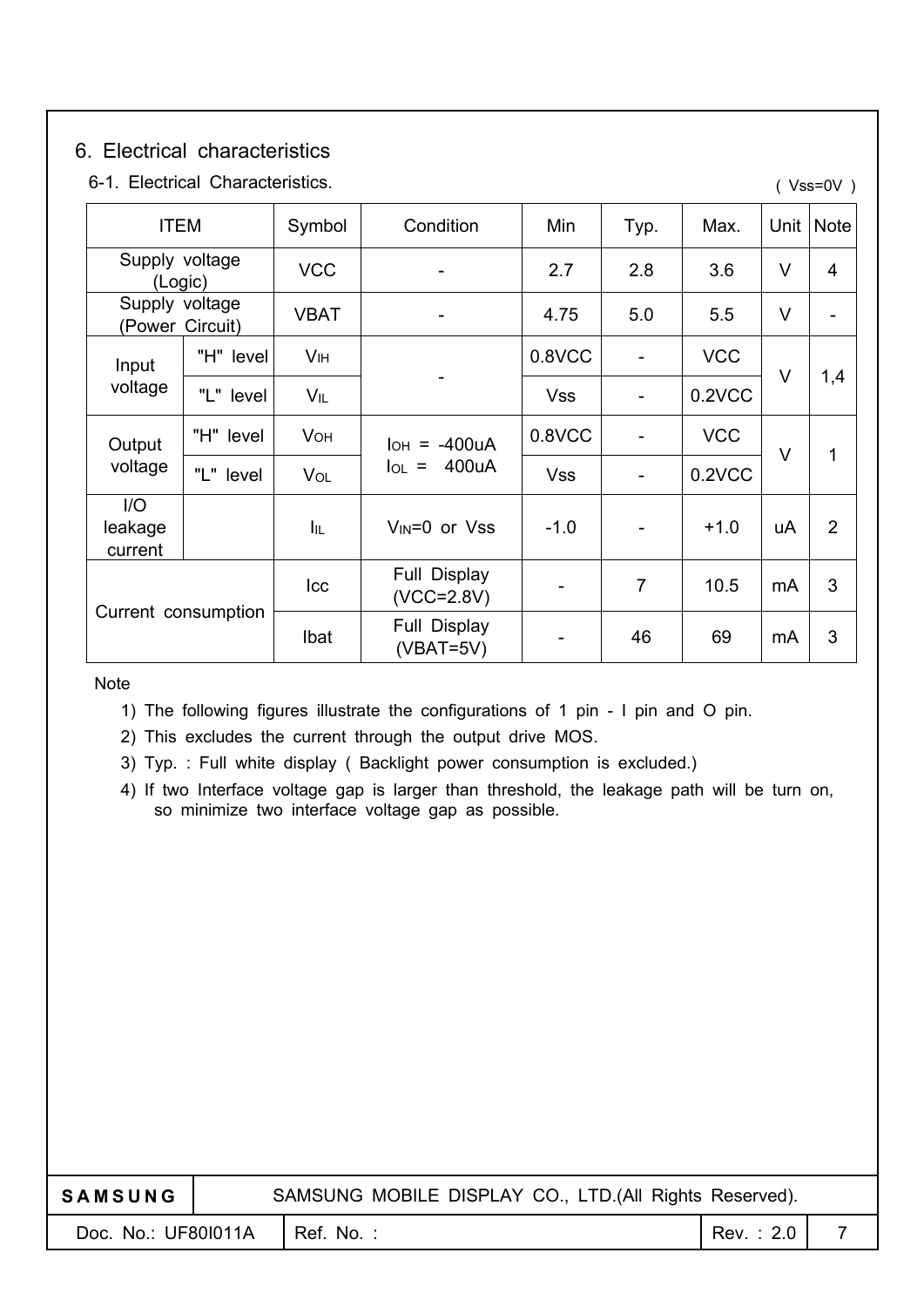| <b>Item</b>            | Symbol                             | Condition                                                 | Min.               | Typ. | Max. | Unit. |  |  |
|------------------------|------------------------------------|-----------------------------------------------------------|--------------------|------|------|-------|--|--|
| Forward<br>voltage     | $V_{\mathsf{F}}$                   | $IF = 20mA$                                               | 2.9                |      | 3.4  | V     |  |  |
| Reverse voltage        | $V_{R}$                            | $I_R = 10mA$                                              | 0.6                |      | 2.0  | V     |  |  |
| Forward current        | IF                                 |                                                           |                    |      | 22   | mA    |  |  |
| <b>Reverse Current</b> | lR.                                | $V_R = 5V$                                                |                    |      | 85   | mA    |  |  |
| Uniformity(with L/G)   |                                    | $I_F = 20$ mA                                             | 70%                |      |      |       |  |  |
| Luminous color         |                                    | White                                                     |                    |      |      |       |  |  |
| Chip, maker            |                                    |                                                           | SLSNNWH462USI, SEM |      |      |       |  |  |
|                        |                                    | Rank of the chromaticity coordinate: V                    |                    |      |      |       |  |  |
| <b>RANK SORTING</b>    | Rank of the luminous intensity: AR |                                                           |                    |      |      |       |  |  |
| Chip connection        |                                    | 10 EA<br>(2Channel, Each Channel 5chip serial connection) |                    |      |      |       |  |  |

6-2. LED back light specification (per a Chip)

| <b>SAMSUNG</b>      | SAMSUNG MOBILE DISPLAY CO., LTD.(All Rights Reserved). |           |  |  |  |
|---------------------|--------------------------------------------------------|-----------|--|--|--|
| Doc. No.: UF801011A | Ref. No.:                                              | Rev.: 2.0 |  |  |  |
|                     |                                                        |           |  |  |  |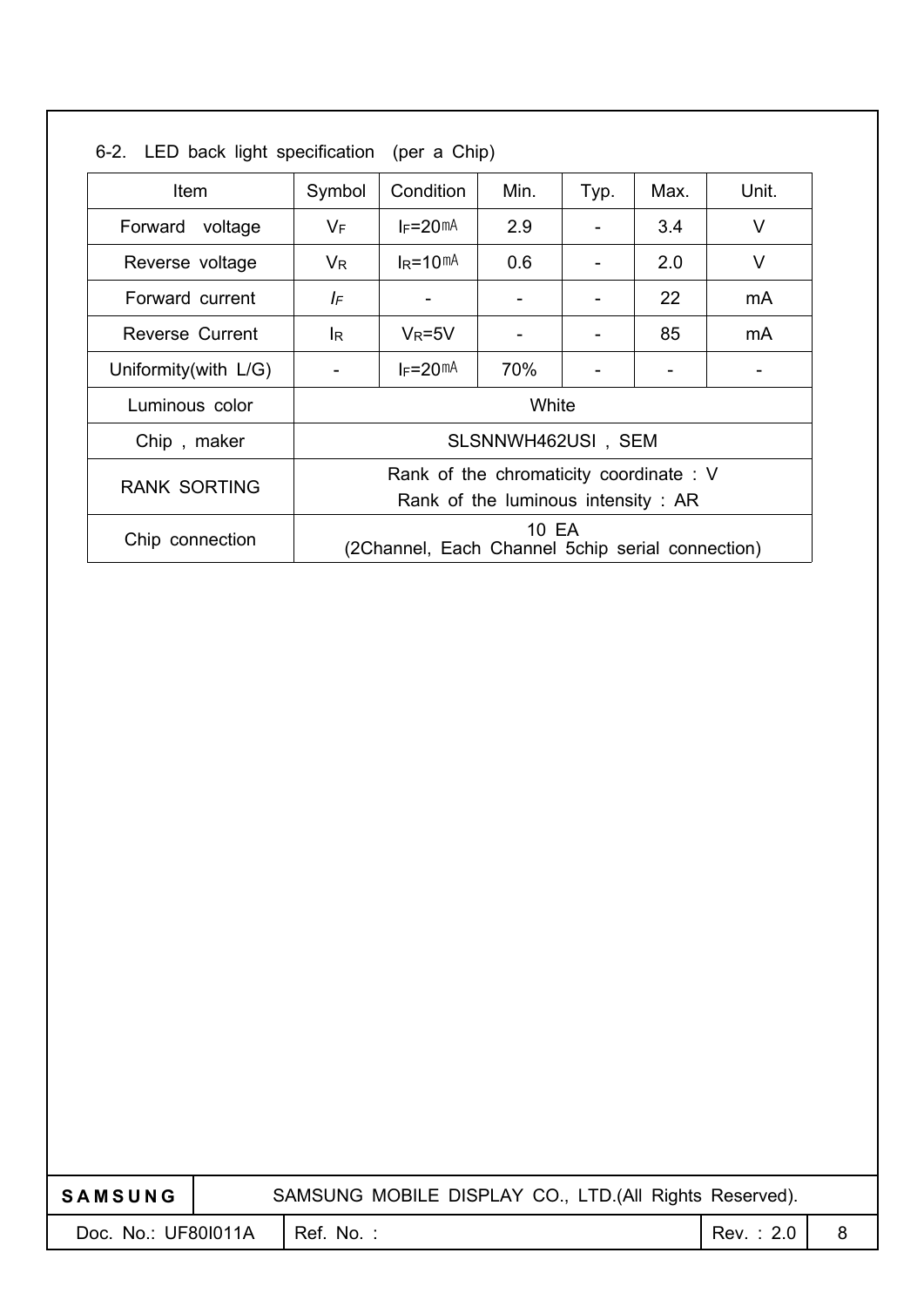| 7. Electro-Optical characteristic                |         |             |                         |                                                                          |         |                          |                  |                          |                          |                          |
|--------------------------------------------------|---------|-------------|-------------------------|--------------------------------------------------------------------------|---------|--------------------------|------------------|--------------------------|--------------------------|--------------------------|
| 7-1. Targeted optical characteristics for design |         |             |                         |                                                                          |         |                          |                  |                          |                          | $(Ta : 25^{\circ}C)$     |
| <b>ITEM</b>                                      |         | Symbol      |                         | Condition                                                                |         | Min.                     | Typ.             | Max.                     | Unit.                    | <b>Note</b>              |
| Response                                         | Rising  | Ton         |                         | $\Phi = 0^\circ, \theta = 0^\circ$<br>Display: Black $\rightarrow$ White |         | $\overline{\phantom{a}}$ | 15 <sub>ms</sub> | 30 <sub>ms</sub>         |                          |                          |
| time                                             | Falling | Toff        |                         | $\Phi = 0^\circ, \theta = 0^\circ$<br>Display: White $\rightarrow$ Black |         | $\overline{\phantom{0}}$ | 20 <sub>ms</sub> | 40 <sub>ms</sub>         | msec                     | 1,2,3                    |
|                                                  |         |             |                         | $\theta$ =180 $\degree$                                                  | Display | 75                       | 80               | $\overline{\phantom{a}}$ |                          |                          |
| Viewing angle                                    |         |             |                         | $0^{\circ}$<br>$\theta$ =                                                |         | 75                       | 80               | $\overline{\phantom{a}}$ |                          |                          |
|                                                  | Φ       | $K \geq 10$ | $\theta$ = 90 $\degree$ | B/W                                                                      | 75      | 80                       |                  | deg.                     | 1,4,6                    |                          |
|                                                  |         |             |                         | $\theta = 270^\circ$                                                     |         | 75                       | 80               |                          |                          | $\overline{\phantom{0}}$ |
| Contrast ratio                                   |         | K           |                         | $\Phi = 0^\circ, \theta = 0^\circ$                                       |         | $\overline{\phantom{0}}$ | 500:1            | $\overline{\phantom{a}}$ |                          | 1,2,5                    |
| <b>Brightness</b>                                | Normal  | <b>Bn</b>   |                         | $\overline{\Phi}$ =0°, $\theta$ =0°<br>ILED=20mA                         |         | 250                      | 300              |                          | $\text{cd/m}^2$          | 1,2                      |
|                                                  | White   | X           |                         |                                                                          |         | 0.27                     | 0.32             | 0.37                     |                          |                          |
|                                                  |         | Y           |                         |                                                                          |         | 0.32                     | 0.37             | 0.42                     |                          |                          |
| Color                                            | Red     | X           |                         |                                                                          |         | 0.54                     | 0.59             | 0.64                     | $\qquad \qquad$          |                          |
| of                                               |         | Y           |                         |                                                                          |         | 0.29                     | 0.35             | 0.39                     | $\overline{\phantom{0}}$ |                          |
| <b>CIE</b>                                       | Green   | X           |                         | $\Phi = 0^\circ \theta = 0^\circ$                                        |         | 0.28                     | 0.33             | 0.38                     | $\overline{\phantom{0}}$ | 1,2                      |
| coordinate                                       |         | Y           |                         |                                                                          |         | 0.56                     | 0.61             | 0.66                     | $\blacksquare$           |                          |
|                                                  |         | X           |                         |                                                                          |         | 0.09                     | 0.14             | 0.19                     | $\blacksquare$           |                          |
| <b>Blue</b>                                      |         | Y           |                         |                                                                          |         | 0.06                     | 0.11             | 0.16                     | $\blacksquare$           |                          |

Note 1)  $\Phi$  and  $\theta$  Definition

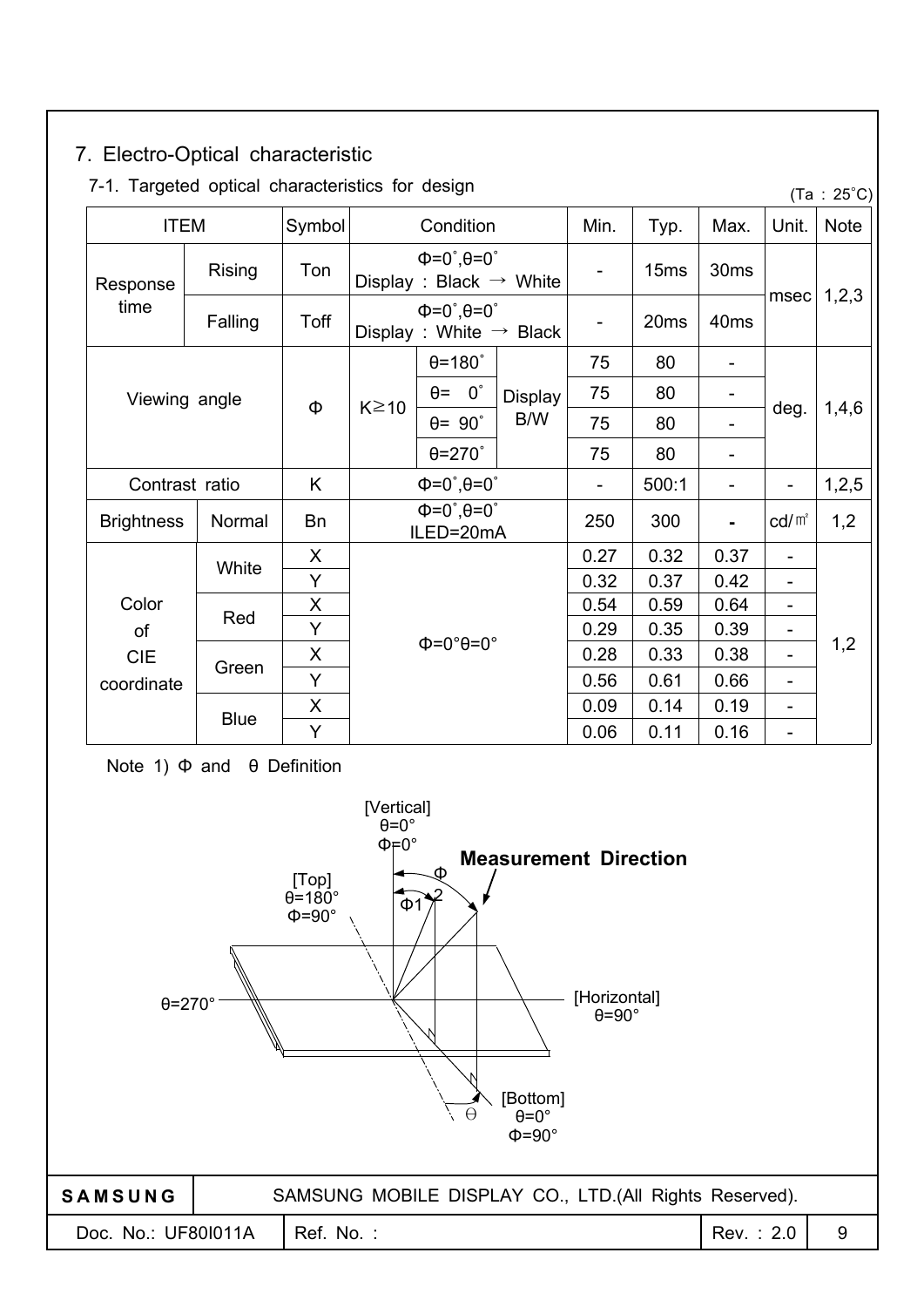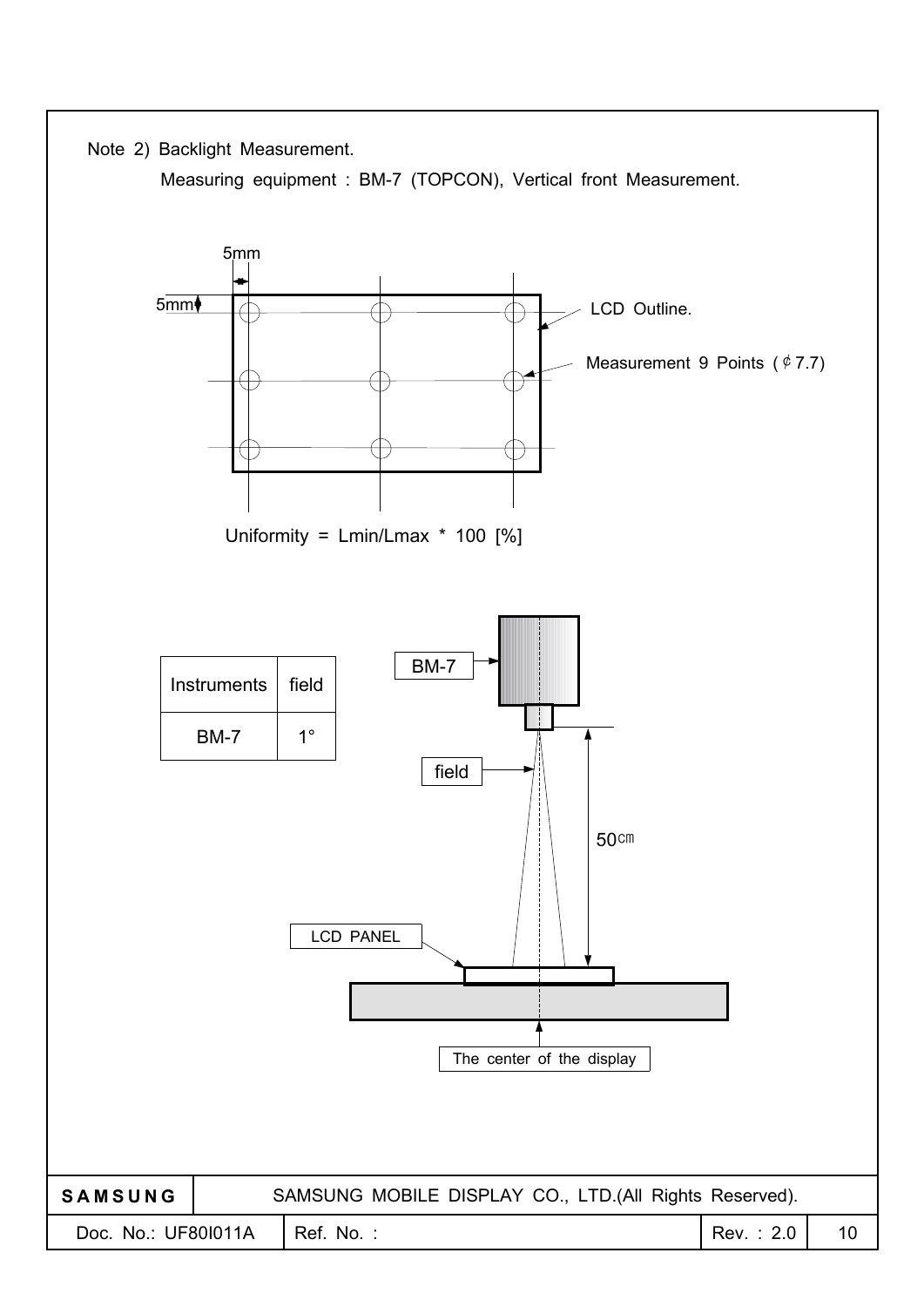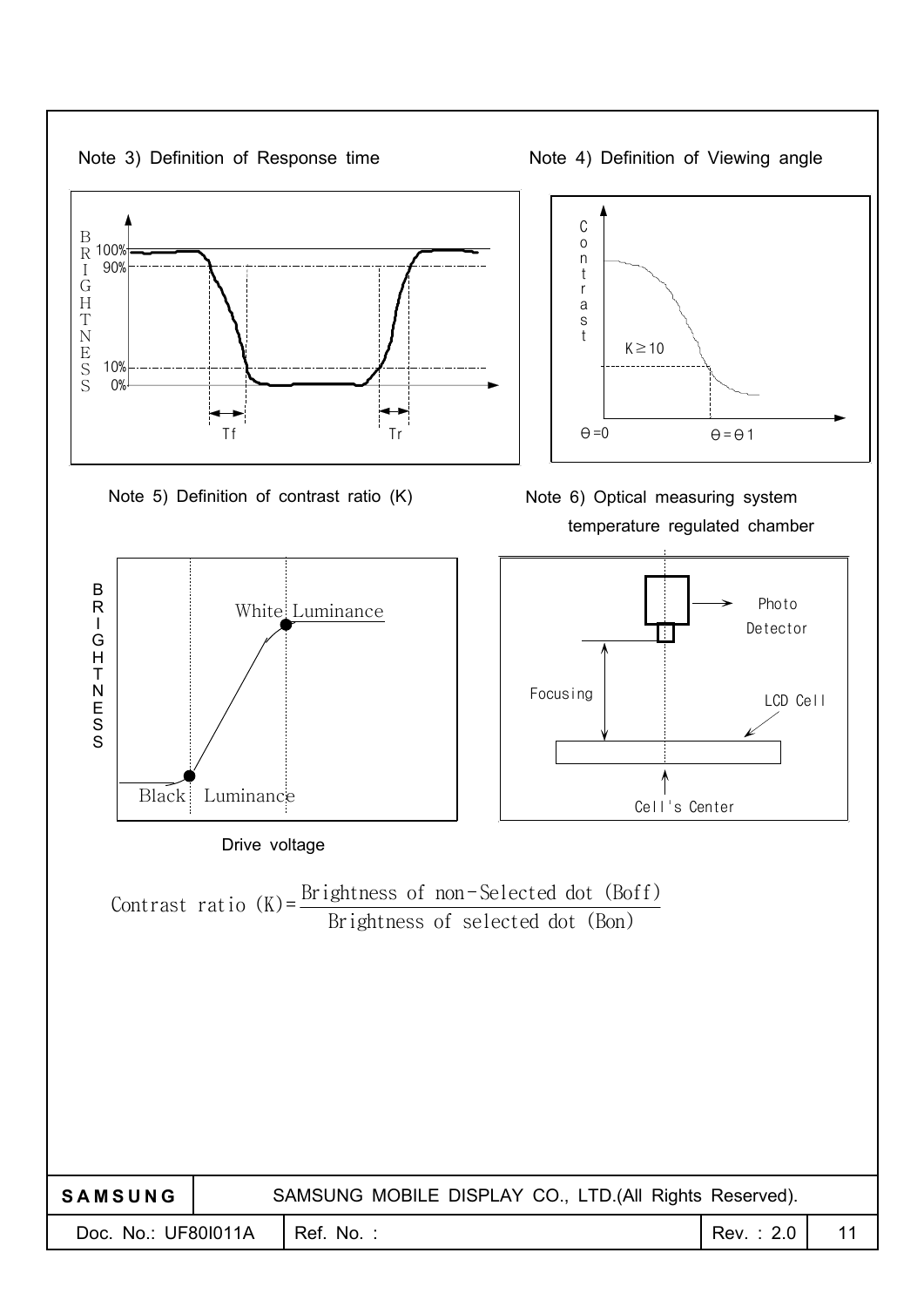#### 8. Interface

#### 8-1. I/O connection

| Pin No.                 | Symbol          | Pin No. | Symbol             |
|-------------------------|-----------------|---------|--------------------|
| 1                       | <b>GND</b>      | 27      | D <sub>27</sub>    |
| $\overline{2}$          | <b>VCC</b>      | 28      | SDI                |
| $\mathfrak{S}$          | <b>VCC</b>      | 29      | <b>SPCK</b>        |
| $\overline{\mathbf{4}}$ | D <sub>0</sub>  | 30      | <b>SPEN</b>        |
| 5                       | D <sub>1</sub>  | 31      | <b>RESETB</b>      |
| 6                       | D <sub>2</sub>  | 32      | DE                 |
| $\overline{7}$          | D <sub>3</sub>  | 33      | <b>HS</b>          |
| 8                       | D <sub>4</sub>  | 34      | <b>GND</b>         |
| 9                       | D <sub>5</sub>  | 35      | <b>CLK</b>         |
| 10                      | D <sub>6</sub>  | 36      | <b>VBAT</b>        |
| 11                      | D7              | 37      | <b>VBAT</b>        |
| 12                      | D <sub>10</sub> | 38      | VS                 |
| 13                      | D11             | 39      | NC                 |
| 14                      | D12             | 40      | LED1+              |
| 15                      | D <sub>13</sub> | 41      | LED1-              |
| 16                      | D14             | 42      | LED <sub>2+</sub>  |
| 17                      | D <sub>15</sub> | 43      | LED <sub>2</sub> - |
| 18                      | D16             | 44      | <b>XL</b>          |
| 19                      | D17             | 45      | YD                 |
| 20                      | D <sub>20</sub> | 46      | <b>XR</b>          |
| 21                      | D <sub>21</sub> | 47      | YU                 |
| 22                      | D <sub>22</sub> | 48      | <b>NC</b>          |
| 23                      | D <sub>23</sub> | 49      | <b>NC</b>          |
| 24                      | D <sub>24</sub> | 50      | <b>NC</b>          |
| 25                      | D <sub>25</sub> | 51      | <b>GND</b>         |
| 26                      | D <sub>26</sub> |         |                    |

\*) VCC is the digital supply voltage for HX8258, HX8662C.

VBAT is the supply voltage of external DC/DC converter for analog power of HX8662C & HX8258

SAMSUNG MOBILE DISPLAY CO., LTD.(All Rights Reserved).

\*\*) D7~D0 : RED(MSB to LSB), D17~D10 : GREEN(MSB to LSB)

D27~D20: BLUE(MSB to LSB)

| <b>SAMSUNG</b> |
|----------------|
|----------------|

Doc. No.: UF80I011A Ref. No. : Rev. : 2.0 12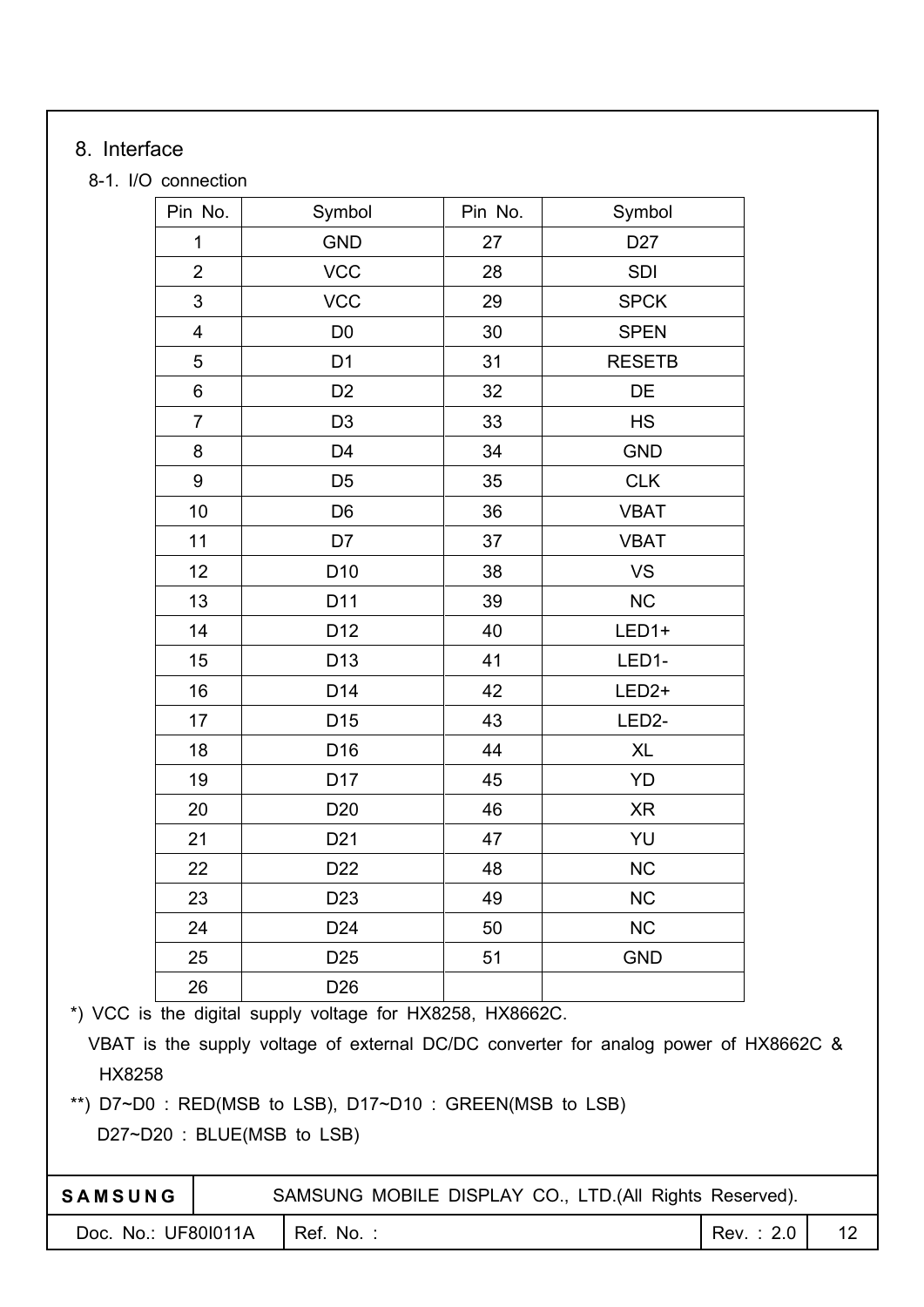|                               | 8-2. Circuit block diagram                           |                                                        |                                       |                                                                                                                                                                                                                                                                                                                                                                                                                                                                                             |                  |                           |         |
|-------------------------------|------------------------------------------------------|--------------------------------------------------------|---------------------------------------|---------------------------------------------------------------------------------------------------------------------------------------------------------------------------------------------------------------------------------------------------------------------------------------------------------------------------------------------------------------------------------------------------------------------------------------------------------------------------------------------|------------------|---------------------------|---------|
|                               |                                                      |                                                        | <b>LCD PANEL</b><br>800 X R,G,B X 480 |                                                                                                                                                                                                                                                                                                                                                                                                                                                                                             |                  |                           |         |
|                               |                                                      |                                                        |                                       |                                                                                                                                                                                                                                                                                                                                                                                                                                                                                             |                  |                           |         |
|                               |                                                      | <b>DC/DC Converter</b><br><b>VCOM</b><br>Logic Control | HX8258, HX8662C                       | <b>Timing Controller</b><br>D/A Converter                                                                                                                                                                                                                                                                                                                                                                                                                                                   |                  |                           |         |
|                               |                                                      |                                                        |                                       |                                                                                                                                                                                                                                                                                                                                                                                                                                                                                             |                  |                           |         |
|                               |                                                      |                                                        |                                       | RGB interface signals, 24bit data signals, Power signals, ETC                                                                                                                                                                                                                                                                                                                                                                                                                               |                  |                           |         |
|                               |                                                      |                                                        |                                       |                                                                                                                                                                                                                                                                                                                                                                                                                                                                                             |                  |                           |         |
|                               | 8-3. Signal timing diagram for TFT LCD driver HX8258 |                                                        |                                       |                                                                                                                                                                                                                                                                                                                                                                                                                                                                                             |                  |                           |         |
|                               | 8-3-1. Interface Function                            |                                                        |                                       |                                                                                                                                                                                                                                                                                                                                                                                                                                                                                             |                  |                           |         |
| CLK<br>DEN                    |                                                      |                                                        |                                       | $\begin{array}{c} \begin{array}{c} \text{1.11}\end{array} \begin{array}{c} \begin{array}{c} \text{1.11}\end{array} \begin{array}{c} \text{2.13}\end{array} \begin{array}{c} \text{3.14}\end{array} \begin{array}{c} \begin{array}{c} \text{3.14}\end{array} \begin{array}{c} \text{3.15}\end{array} \begin{array}{c} \text{3.15}\end{array} \begin{array}{c} \text{3.15}\end{array} \begin{array}{c} \text{3.15}\end{array} \begin{array}{c} \text{3.15}\end{array} \begin{array}{c} \text$ |                  |                           |         |
| D07~D00<br>II)1=0<br>$ID0=0$  | invalid $X$ $s_1$<br>χs≄<br>87                       |                                                        |                                       | invalid                                                                                                                                                                                                                                                                                                                                                                                                                                                                                     |                  |                           |         |
| $LR=H$<br>D17~D10             | invalid<br>82                                        |                                                        |                                       | invalid                                                                                                                                                                                                                                                                                                                                                                                                                                                                                     |                  |                           |         |
| D27~D20                       | invalid $\chi$ ss $\chi$ ss $\chi$ ss                |                                                        |                                       | invalid                                                                                                                                                                                                                                                                                                                                                                                                                                                                                     |                  |                           |         |
| D07~D00<br>$ID1=0$<br>$ID0=1$ |                                                      | invalid                                                | (sı)(s4)(s7)(                         | ) 61192) (S1195) (S1198                                                                                                                                                                                                                                                                                                                                                                                                                                                                     | invalid          |                           |         |
| $LR=H$<br>D17~D10             |                                                      | invalid                                                | $s_2 \chi s_5$<br>$^{88}$             | (31193) (31196) (31199)                                                                                                                                                                                                                                                                                                                                                                                                                                                                     | invalid          |                           |         |
| D27~D20                       |                                                      | invalid                                                | sa X ss X ss                          | ХэттэчХэттэгХэтгаа)                                                                                                                                                                                                                                                                                                                                                                                                                                                                         | invalid          |                           |         |
| D07~D00<br>$ID1=1$<br>$ID0=0$ |                                                      | invalid                                                |                                       |                                                                                                                                                                                                                                                                                                                                                                                                                                                                                             | XsıXs≈Xsr)       | Xs1186XS1189XS1192X       | invalid |
| LR=H<br>D17~D10               |                                                      | invalid                                                |                                       |                                                                                                                                                                                                                                                                                                                                                                                                                                                                                             | X≋X ∉sX sa )     | (S1187) \$1190) \$1193)   | invalid |
| D27~D20                       |                                                      | invalid                                                |                                       |                                                                                                                                                                                                                                                                                                                                                                                                                                                                                             | X s: X s6 X s9 ) | ∦sнвз)(sпs)(sпs4)(invalid |         |
|                               |                                                      |                                                        |                                       | Figure 5. 21 Input output relationship when TCON enable (TEN=H)                                                                                                                                                                                                                                                                                                                                                                                                                             |                  |                           |         |
| SAMSUNG                       |                                                      |                                                        |                                       | SAMSUNG MOBILE DISPLAY CO., LTD.(All Rights Reserved).                                                                                                                                                                                                                                                                                                                                                                                                                                      |                  |                           |         |
|                               | Doc. No.: UF801011A                                  | Ref. No.:                                              |                                       |                                                                                                                                                                                                                                                                                                                                                                                                                                                                                             |                  | Rev.: 2.0                 | 13      |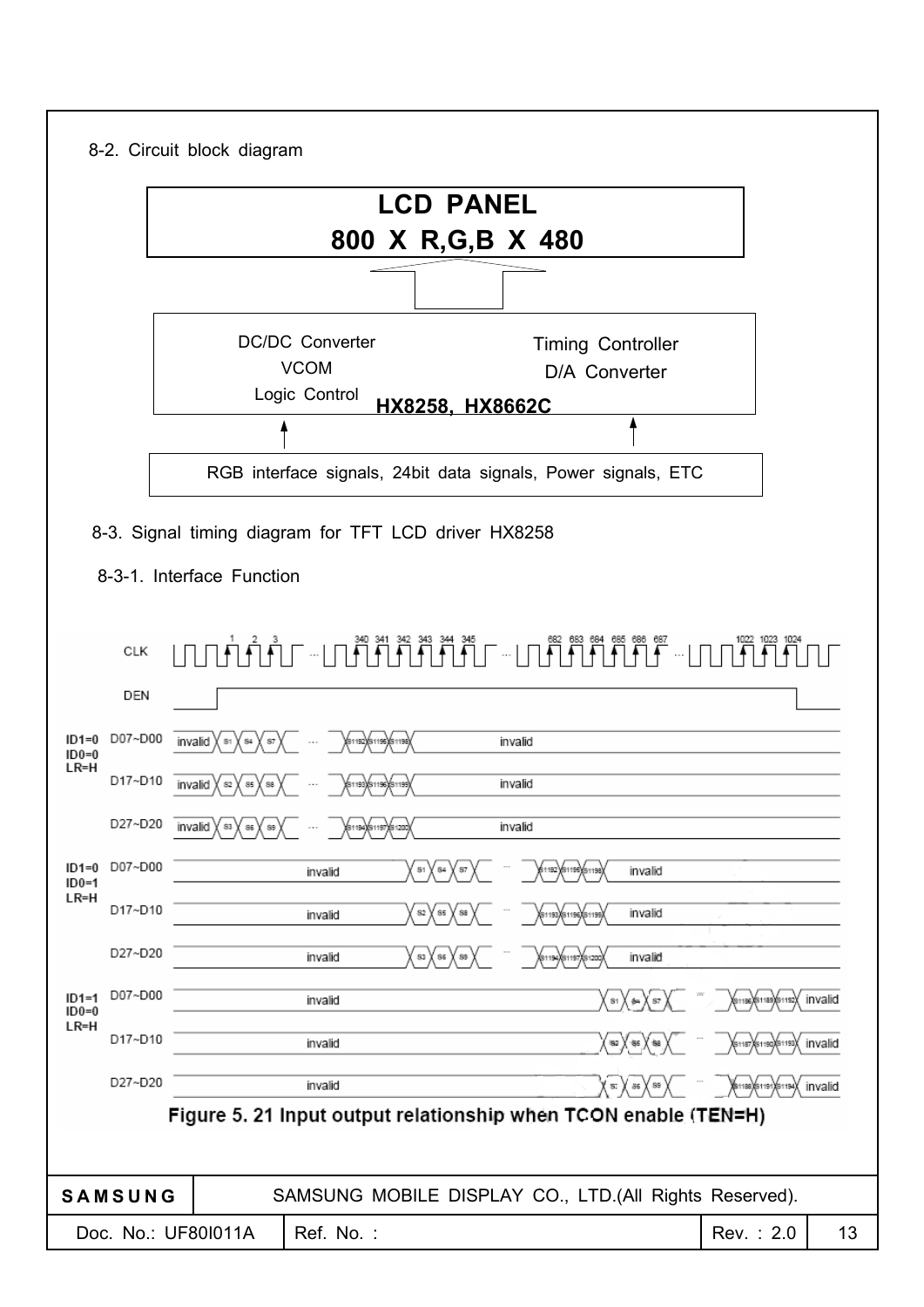|                                              |              | 8-3-2. Parallel RGB Interface Timing Operation                      |                                                                       |     |                                    |   |                                                          |                                                        |
|----------------------------------------------|--------------|---------------------------------------------------------------------|-----------------------------------------------------------------------|-----|------------------------------------|---|----------------------------------------------------------|--------------------------------------------------------|
| Horizontal Timing (SYNC mode)<br>$(EDGSL=H)$ |              |                                                                     |                                                                       |     |                                    |   |                                                          |                                                        |
| <b>CLK</b>                                   |              |                                                                     |                                                                       |     |                                    |   |                                                          |                                                        |
| HS                                           | Twit         |                                                                     |                                                                       |     |                                    |   |                                                          |                                                        |
| DEN                                          |              |                                                                     |                                                                       |     |                                    |   |                                                          |                                                        |
| D0[7:0]                                      | Invalid data | R1                                                                  | R <sub>2</sub><br>R3<br>R <sub>4</sub><br>R5<br>R6                    | .   | R<br>R<br>R<br>$N-2$<br>$N-1$<br>N |   | Invalid data                                             |                                                        |
| D1[7:0]                                      | Invalid data | G1                                                                  | G <sub>2</sub><br>G3<br>G4<br>G5<br>G6                                | .   | G<br>G<br>G<br>$N-2$<br>$N-1$<br>N |   | Invalid data                                             |                                                        |
| D2[7:0]                                      | Invalid data | B1                                                                  | <b>B2</b><br>B <sub>3</sub><br>B <sub>4</sub><br>B <sub>5</sub><br>B6 |     | - B<br>N-2<br>в<br>в<br>$N-1$<br>N |   | Invalid data<br>RESL[2:0]=000, 001: N = 800              |                                                        |
|                                              |              | T <sub>HS</sub><br>Figure 8. 2 SYNC Mode Horizontal Data Format     |                                                                       | Тна |                                    |   | RESL[2:0]=010, 011: N = 1024<br>RESL[2:0]= 110 : N = 400 |                                                        |
|                                              |              |                                                                     |                                                                       |     |                                    |   |                                                          |                                                        |
| <b>Vertical Timing</b>                       |              |                                                                     |                                                                       |     |                                    |   |                                                          |                                                        |
| VS<br>HS                                     | l www        |                                                                     |                                                                       |     |                                    |   |                                                          |                                                        |
| DO, D1, D2[7:0]                              | Invalid data |                                                                     | 익<br>$\frac{DL}{2}$<br>망                                              |     | DL<br>M-3<br>$M-2$<br>$M-1$        | 앖 | Invalid data                                             |                                                        |
| DEN                                          |              |                                                                     |                                                                       |     |                                    |   | RESL[2:0]=000                                            | : $M = 480$                                            |
|                                              |              | Tw                                                                  |                                                                       |     |                                    |   | RESL[2:0]=011<br>RESL[2:0]=111                           | RESL[2:0]=001, 010: M=600<br>: $M = 768$<br>$:M = 234$ |
|                                              |              | Figure 8. 3 SYNC Mode Vertical Data Format                          |                                                                       |     |                                    |   |                                                          |                                                        |
|                                              |              |                                                                     |                                                                       |     |                                    |   |                                                          |                                                        |
|                                              |              |                                                                     |                                                                       |     |                                    |   |                                                          |                                                        |
| SAMSUNG<br>Doc. No.: UF801011A               |              | SAMSUNG MOBILE DISPLAY CO., LTD.(All Rights Reserved).<br>Ref. No.: |                                                                       |     |                                    |   | Rev.: 2.0                                                | 14                                                     |
|                                              |              |                                                                     |                                                                       |     |                                    |   |                                                          |                                                        |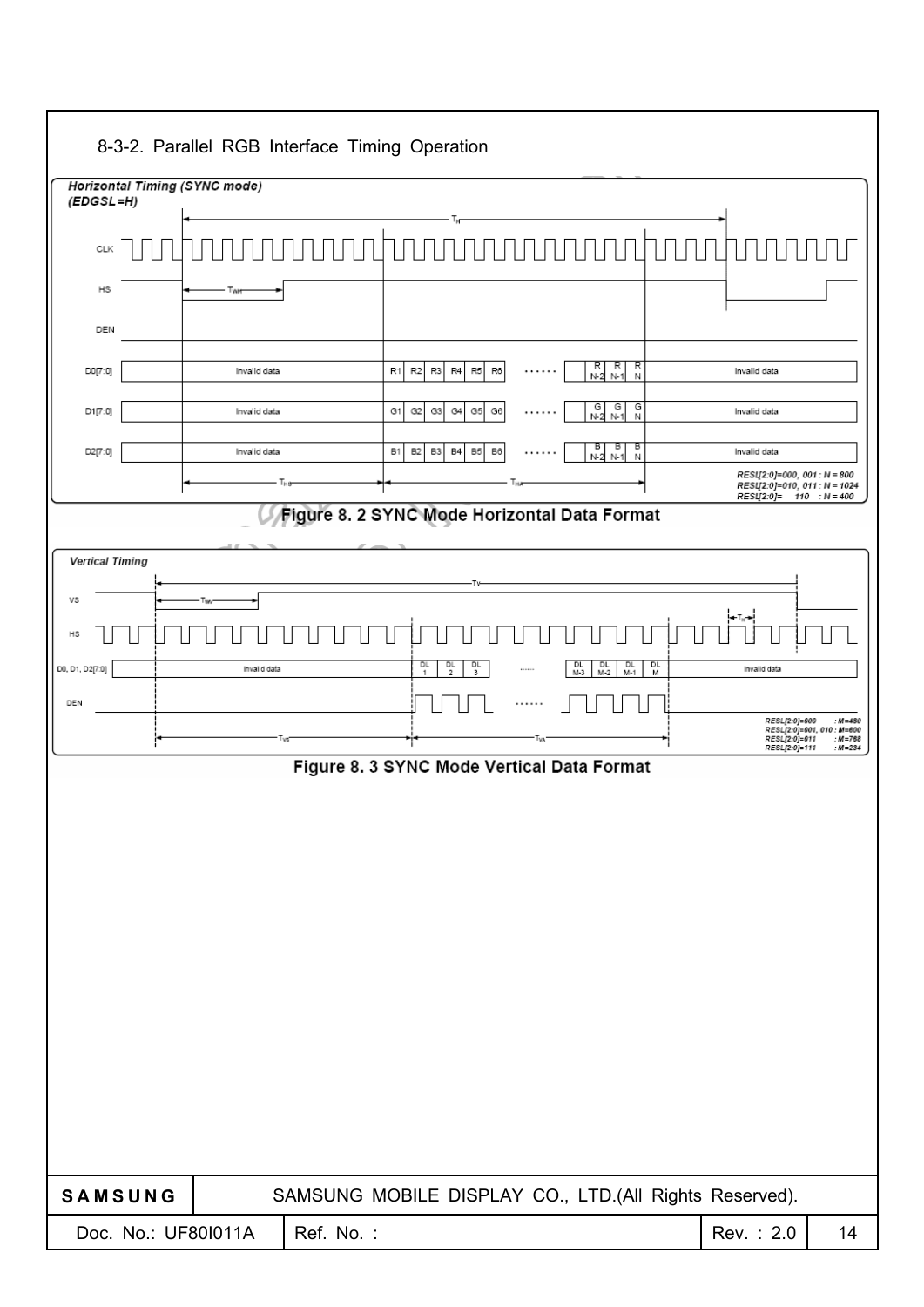#### 8-3-3. AC Electrical Characteristics

| <b>PARAMETER</b>               | Symbol                      |      | Spec. |      | Unit |
|--------------------------------|-----------------------------|------|-------|------|------|
|                                |                             | Min. | Typ.  | Max. |      |
| HS setup time                  | $T_{\mathsf{hst}}$          | 6    |       |      | ns   |
| HS hold time                   | $I_{\text{hhd}}$            | 6    |       |      | ns   |
| VS setup time                  | $\mathsf{T}_{\mathsf{vst}}$ | 6    |       |      | ns   |
| VS hold time                   | l <sub>vhd</sub>            | 6    |       |      | 'ns  |
| Data setup time                | $\mathsf{T}_{\mathsf{dsu}}$ | 6    |       |      | ns   |
| Data hold time                 | $\mathsf{T}_{\mathsf{dhd}}$ | 6    |       |      | ns   |
| DEN setup time                 | Tesu                        | 6    |       |      | ns   |
| Source output settling time    | $\mathsf{T}_{\texttt{ST}}$  |      |       | 15   | μs   |
| Source output loading R        | $\mathsf{R}_{\textsf{SL}}$  |      | 2     |      | kΩ   |
| Source output loading C        | $\mathtt{C}_{\texttt{SL}}$  |      | 60    |      | рF   |
| Repair OP output loading C     | $\mathtt{C_{RL}}$           |      | 150   |      | pF   |
| Repair OP output settling time | $\mathsf{T}_{\mathsf{RT}}$  |      |       | ,5   | μs   |
| POL output delay time          | Т <sub>рр</sub>             |      |       | 40   | ns   |

### sync mode

| Parameter                     | Symbol                        |       | Spec.                       |                    | Unit                        |
|-------------------------------|-------------------------------|-------|-----------------------------|--------------------|-----------------------------|
|                               |                               | Min.  | Typ.                        | Max.               |                             |
| CLK frequency                 | F <sub>cPH</sub>              | 29.93 | 33.26                       | 36.59              | MHz                         |
| CLK period                    | $\mathsf{T}_{\mathsf{CPH}}$   | 27.32 | 30.06                       | 33.41              | ns                          |
| CLK pulse duty                | <b>T</b> <sub>CWH</sub>       | 40    | 50                          | 60                 | %                           |
| HS period                     | Tн                            | 950   | 1056                        | 1600               | $\mathsf{T}_{\mathsf{CPH}}$ |
| HS pulse width                | T <sub>wн</sub>               |       | 128                         | T <sub>HS</sub> -2 | Тсрн                        |
| HS-first horizontal data time | Т <sub>нs</sub>               |       | STHD[7:0]+88 <sup>(1)</sup> |                    | $L_{CPH}$                   |
| <b>HS Active Time</b>         | $\mathsf{T}_{\mathsf{HA}}$    |       | 800                         |                    | Торн                        |
| VS period                     | $\mathsf{T}_\vee$             | 490   | 525                         | 625                | Тн                          |
| VS pulse width                | $\mathsf{T}_{\mathsf{W}\vee}$ |       | 2                           | Tvs                | Тн                          |
| VS-DEN time                   | $\mathsf{T}_{\mathsf{VS}}$    |       | STVD[6:0]+8                 |                    | Tн                          |
| VS Active Time                | $\mathsf{T}_{\textsf{VA}}$    |       | 480                         |                    | Тн                          |

Note: (1) THS+THA<TH

SAMSUNG | SAMSUNG MOBILE DISPLAY CO., LTD.(All Rights Reserved).

Doc. No.: UF80I011A Ref. No. : Rev. : 2.0 15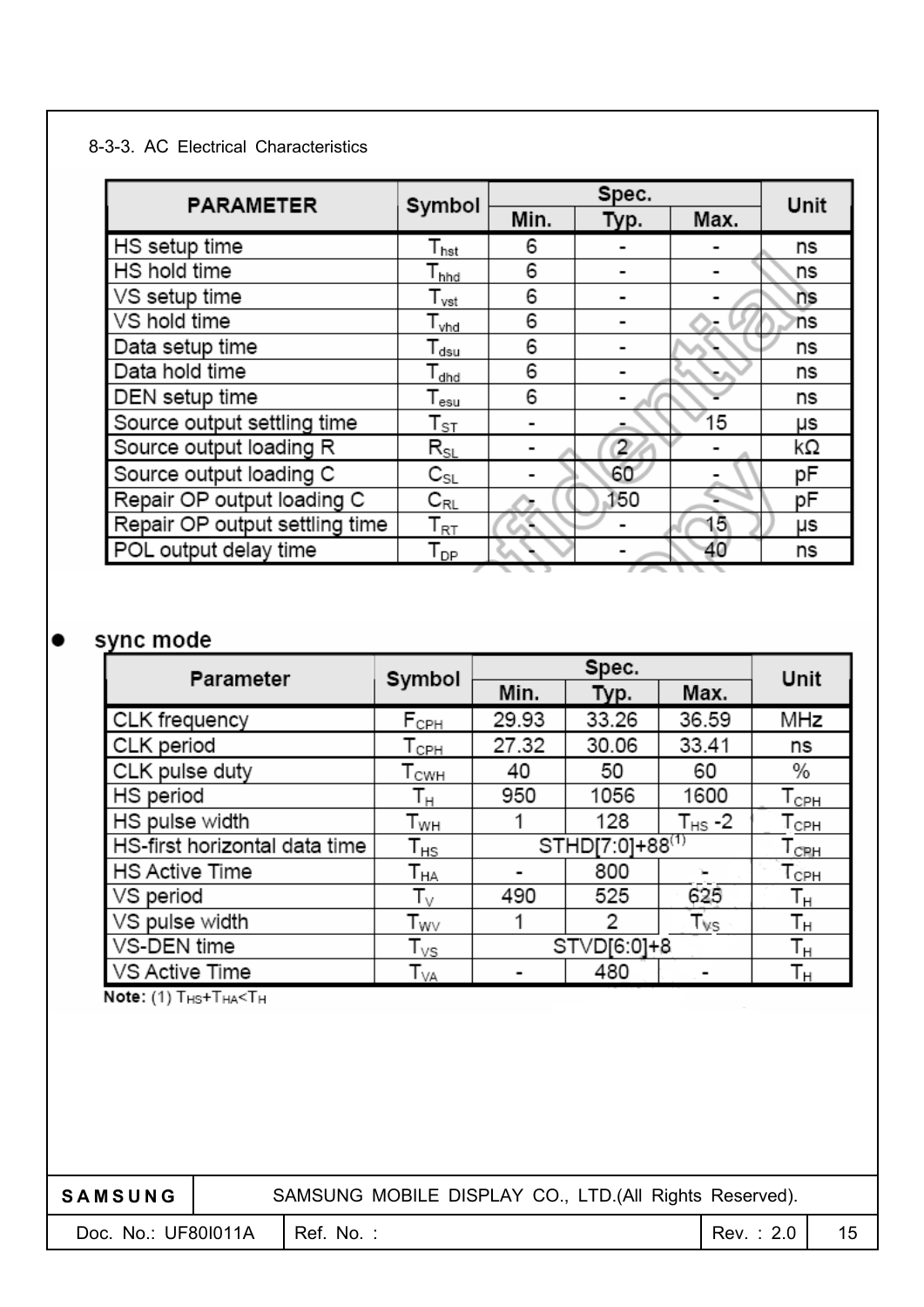#### 8-3-4. SPI Interface Timing Operation

SPEN must keep low more than 13 clock after SDI starting to write data. Write SPI commend must after RESET rising more than 10us.

| <b>PARAMETER</b>         | Symbol                      |      | Unit |      |    |
|--------------------------|-----------------------------|------|------|------|----|
|                          |                             | Min. | Typ. | Max. |    |
| SPCK period              | Тск                         | 60   |      |      | ns |
| SPCK high width          | Тскн                        | 30   |      |      | ns |
| SPCK low width           | $\mathsf{T}_{\mathsf{CKL}}$ | 30   |      |      | ns |
| Data setup time          | $\mathsf{T}_{\mathsf{SU1}}$ | 12   |      |      | ns |
| Data hold time           | $\mathsf{T}_{\mathsf{HD1}}$ | 12   |      |      | ns |
| SPENA to SPCK setup time | $\mathsf{T}_{\textsf{CS}}$  | 20   |      |      | ns |
| SPENA to SPDA hold time  | $\mathsf{T}_{\texttt{CE}}$  | 20   |      |      | ns |
| SPENA high pulse width   | l cD                        | 50   |      |      | ns |

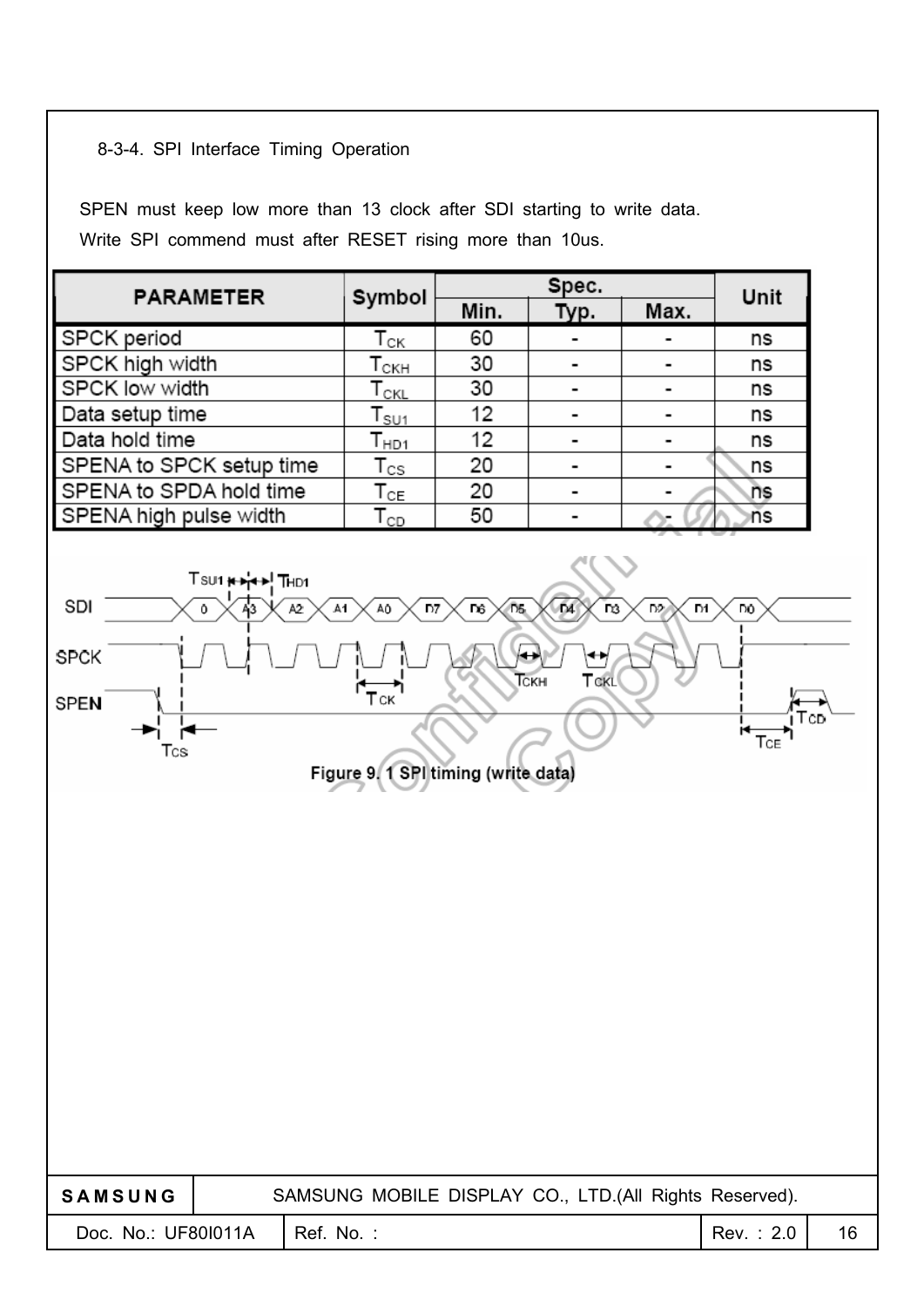8-3-5. Reset Timing when power on

HX8258-A is internally initialized by the global reset signal, RESETB. The reset input must be held for at least 1ms after power is stable. Write SPI commend must after RESET rising more than 10us.





<sup>8-3-6.</sup> Hardware reset timing

| <b>PARAMETER</b>                                                                                            |                                                        |      | Unit |      |           |    |  |
|-------------------------------------------------------------------------------------------------------------|--------------------------------------------------------|------|------|------|-----------|----|--|
|                                                                                                             | Symbol                                                 | Min. | Typ. | Max. |           |    |  |
| RESETB low pulse width                                                                                      | $T_{\text{rstw}}$                                      | 10   |      |      | μs        |    |  |
| Negative noise pulse width                                                                                  | $\mathsf{T}_{\mathsf{nr}}$                             |      |      | 2    | μs        |    |  |
| Reset start time                                                                                            | $\mathsf{T}_{\mathsf{st}}$                             | 2    |      |      | μs        |    |  |
| Tnr<br>Tnr<br>Trstw<br>Tst<br><b>RESETB</b><br>Normal<br>IC state<br>Normal Operation<br>Reset<br>Operation |                                                        |      |      |      |           |    |  |
| SAMSUNG                                                                                                     | SAMSUNG MOBILE DISPLAY CO., LTD.(All Rights Reserved). |      |      |      |           |    |  |
| Doc. No.: UF801011A                                                                                         | Ref. No.:                                              |      |      |      | Rev.: 2.0 | 17 |  |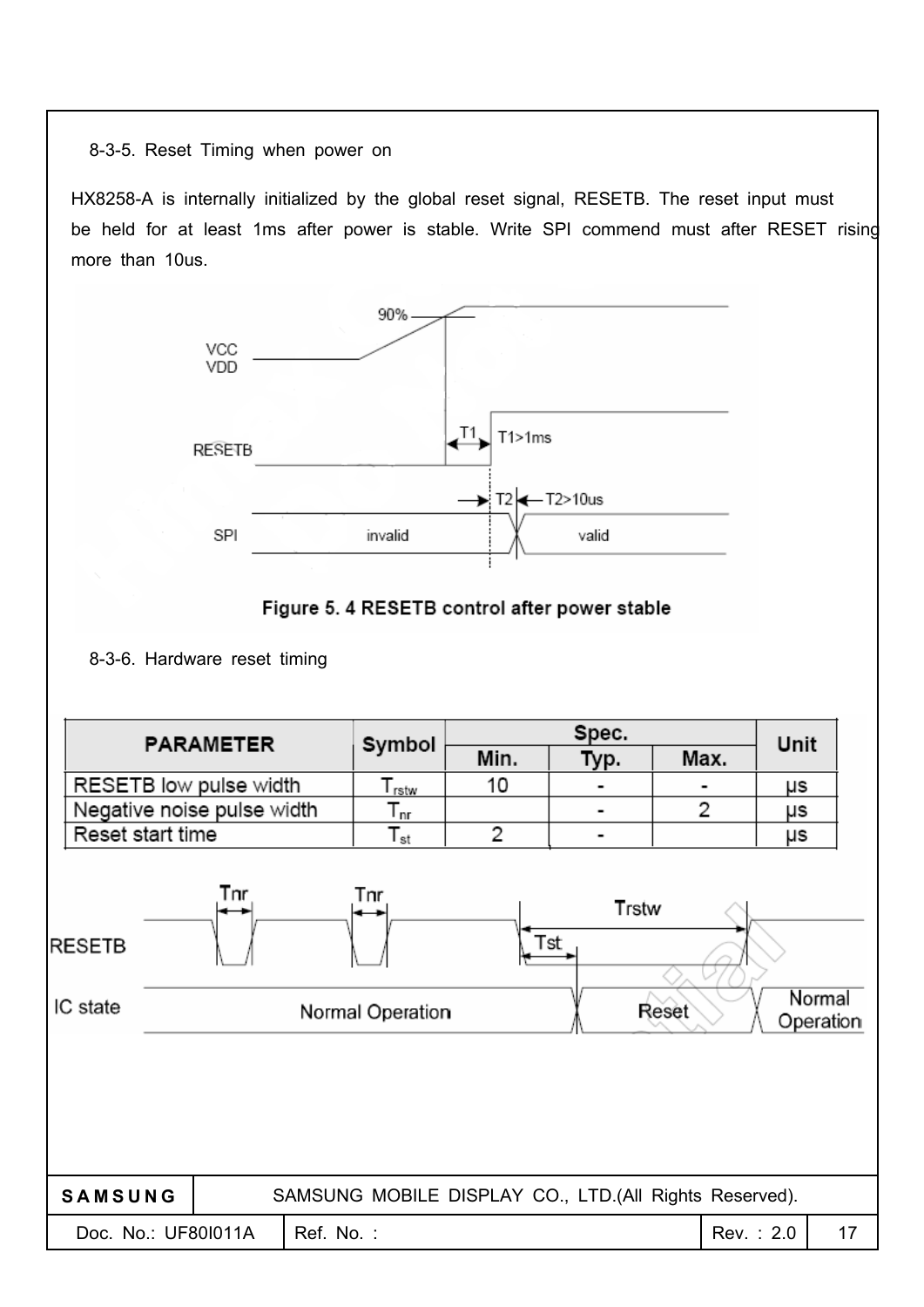8-4. Power circuit set-up sequence

8-4-1. Power on/off sequence

To prevent the device damage from latch up, the power ON/OFF sequence shown below must be followed.

- Power ON : VCC, GND -> VDDA, VSS -> V1 to V10

- Power OFF : V1 to V10 -> VDDA, VSS -> VCC, GND

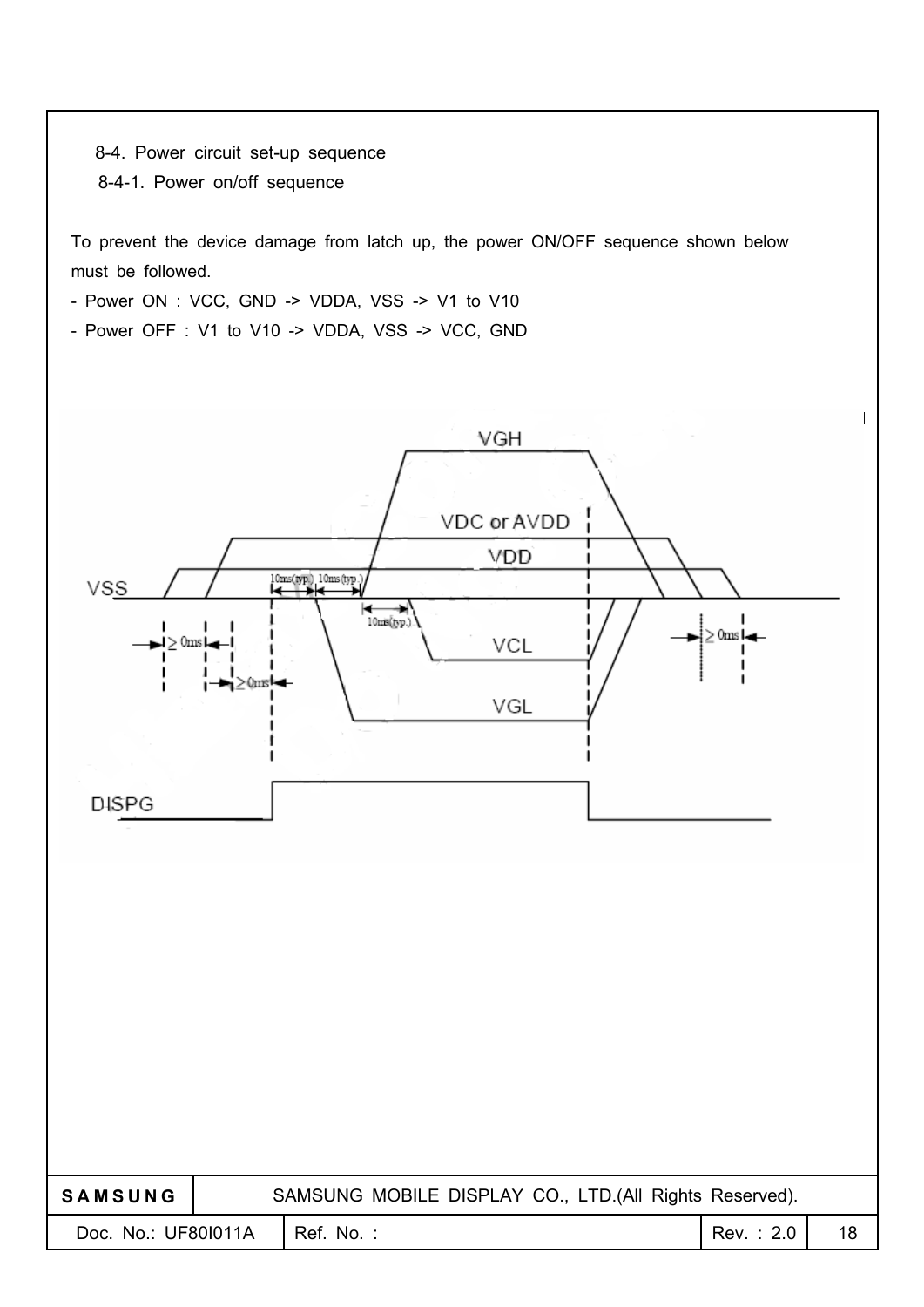#### 9. Quality level

9-1. Inspection conditions

9-1-1. The environmental conditions for inspection shall be as follows. Room temperature :  $20 \pm 3^{\circ}$ Humidity : 65 ± 20%RH

9-1-2. The external visual inspection

The inspection shall be performed by using a single 20W fluorescent lamp for illumination and the distance should be kept more than 30cm between inspector`s eyes and surface of LCD.

#### 9-1-3.

(1) Light method



Fluorescent lamp will be set on the surface of LCD perpendicularly

(2) Inspection distance and angle



Inspection should be performed within  $\emptyset$  ( $\emptyset$  is usually 30 $^{\circ}$ ) from  $Z$  axis to each X and Y axis. Inspection distance in direction within  $\emptyset$  must be kept more than 30cm to the surface of LCD.

| <b>SAMSUNG</b>                   | SAMSUNG MOBILE DISPLAY CO., LTD. (All Rights Reserved). |             |    |
|----------------------------------|---------------------------------------------------------|-------------|----|
| Doc. No.: UF801011A   Ref. No. : |                                                         | Rev.: $2.0$ | 19 |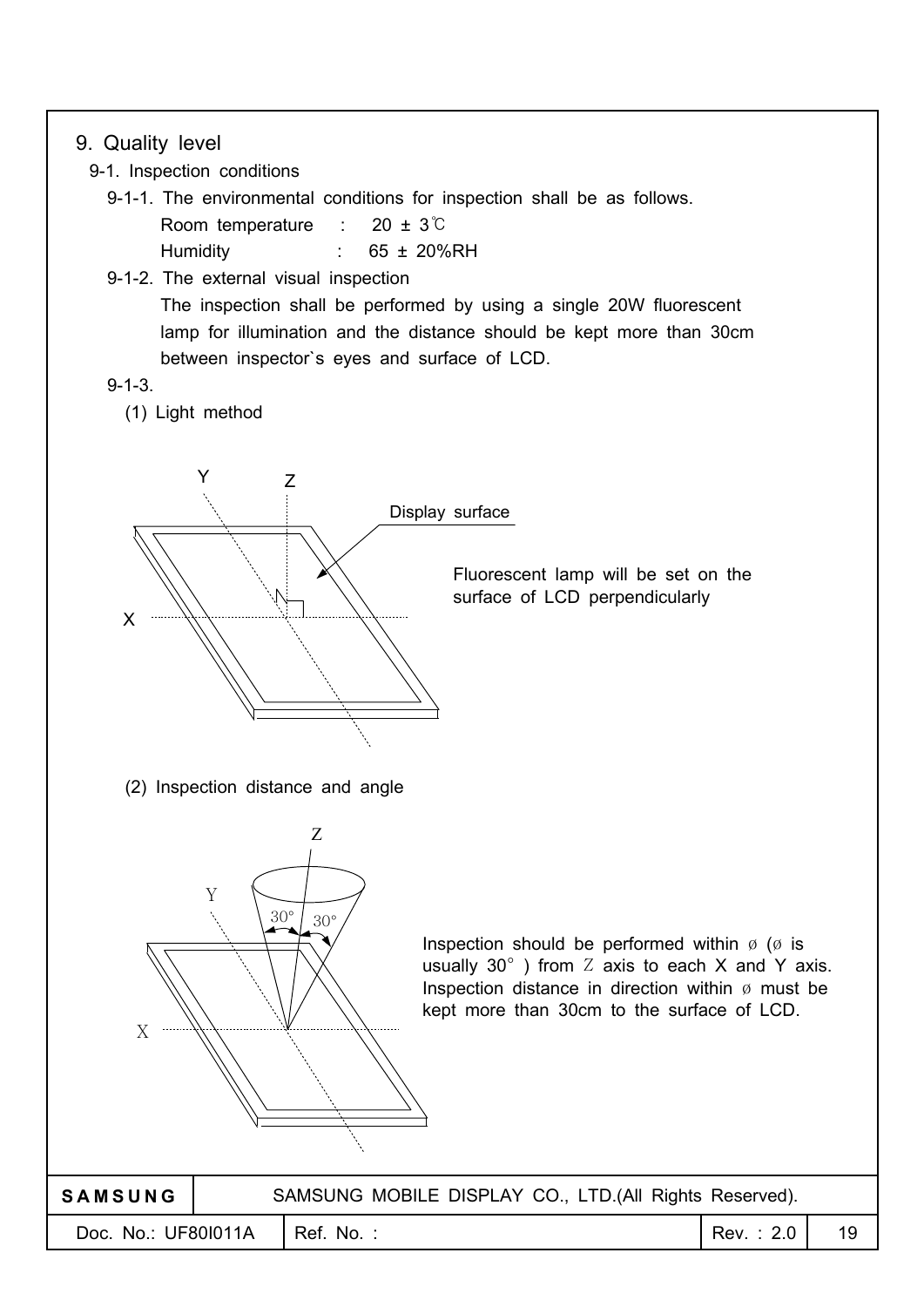|              | 9-2. Sampling procedures for each item's acceptance level |      |
|--------------|-----------------------------------------------------------|------|
| Defect type  | Sampling procedures                                       | AQL  |
|              | MIL-STD-105D Inspection level                             |      |
| Major defect | normal inspection                                         | 0.65 |
|              | single sample inspection                                  |      |
|              | MIL-STD-105D Inspection level                             |      |
| Minor defect | normal inspection                                         | 1.5  |
|              | single sample inspection                                  |      |

#### 9-3. Classification of defects

- 9-3-1. Major defect
	- : A major defect refers to the defect which is considered to substantial degradation to the usability for product application.
- 9-3-2. Minor defect
	- : A minor defect refers to the defect which is not considered to be substantial degradation for product application, or the defect which deviates from the existing standards, and it is almost irrelated to the effective use of the product or its operation.
- 9-3-3.Defect application zone :Viewing Area

| "B" ZONE    | "B" zone:<br>Defects in `B` zone |
|-------------|----------------------------------|
| "A" ZONE    | should not be judged             |
| Active Area | "A" zone :<br>Viewing Area       |
|             |                                  |

| <b>SAMSUNG</b>      |  |                          | SAMSUNG MOBILE DISPLAY CO., LTD.(All Rights Reserved). |           |    |
|---------------------|--|--------------------------|--------------------------------------------------------|-----------|----|
| Doc. No.: UF801011A |  | $\blacksquare$ Ref. No.: |                                                        | Rev.: 2.0 | 20 |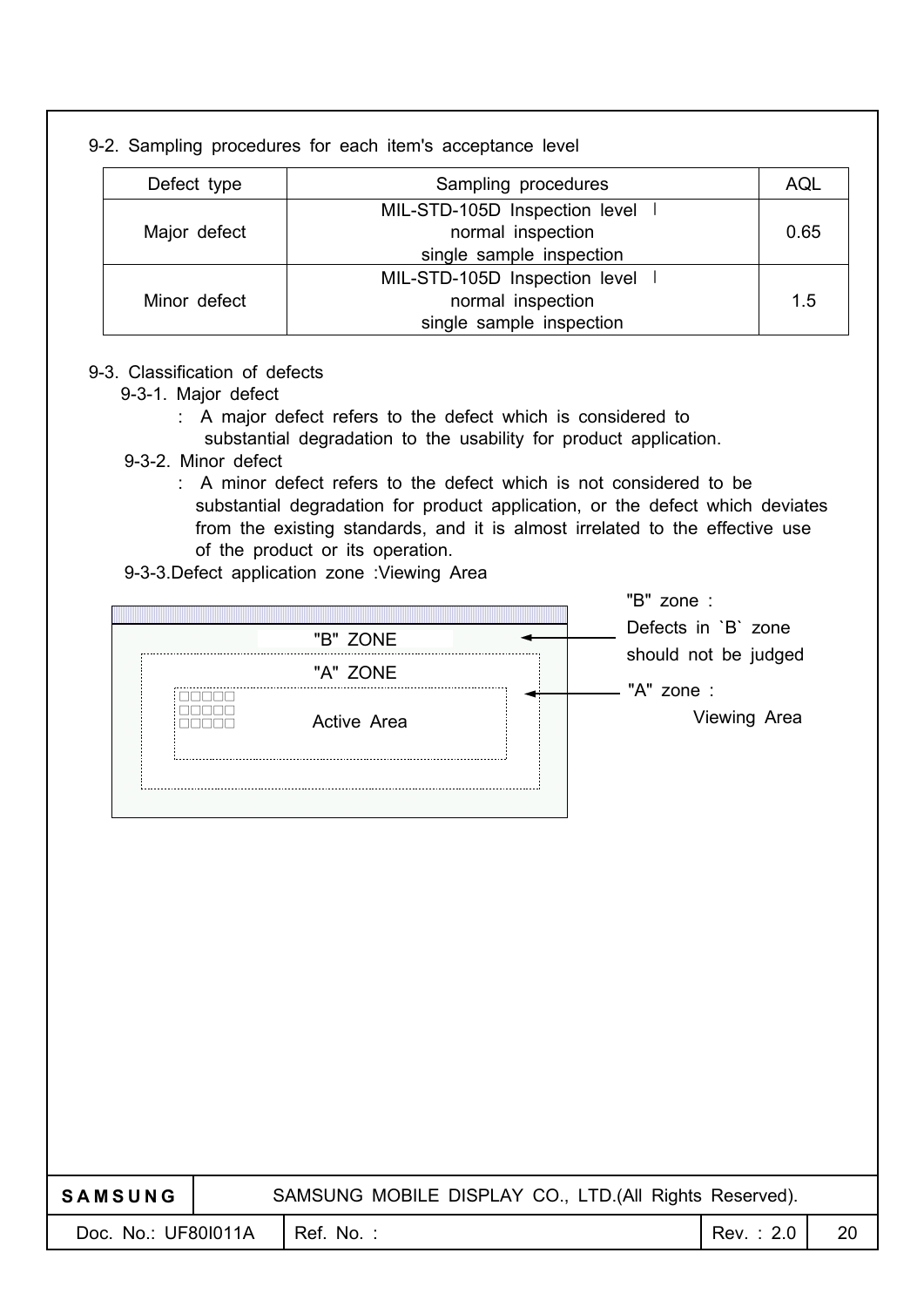9-4. Inspection standards

All of electrical defects must be judged at the state of optimum voltage that has the best contrast.

| <b>ITEM</b>                                                                               |                                                                                                                                                                                                     | Criterion for defects                                                                                                                                                 |                                                         |  |       | Defect type |  |
|-------------------------------------------------------------------------------------------|-----------------------------------------------------------------------------------------------------------------------------------------------------------------------------------------------------|-----------------------------------------------------------------------------------------------------------------------------------------------------------------------|---------------------------------------------------------|--|-------|-------------|--|
| 1) Non display                                                                            |                                                                                                                                                                                                     | No non display is allowed                                                                                                                                             |                                                         |  |       | Major       |  |
| 2) Irregular<br>operating                                                                 |                                                                                                                                                                                                     | No irregular operation is allowed                                                                                                                                     |                                                         |  |       |             |  |
| 3) Short                                                                                  |                                                                                                                                                                                                     | No shorts are allowed                                                                                                                                                 |                                                         |  | Major |             |  |
| 4) Open                                                                                   |                                                                                                                                                                                                     | Any segments or common patterns that don't<br>activate are rejectable.                                                                                                |                                                         |  |       | Major       |  |
| 5) Black/White<br>spot( $\vert$ )                                                         |                                                                                                                                                                                                     | Size ø (mm)<br>Acceptable number<br>$\varnothing \leq 0.10$<br>Ignore<br>$0.10 < \emptyset \leq 0.20$<br>2<br>$0.20 < \emptyset \leq 0.25$<br>$0.25 < \emptyset$<br>0 |                                                         |  |       | Minor       |  |
| 6) Black/White<br>line( $\vert \ \rangle$ )                                               |                                                                                                                                                                                                     | size<br>Acceptable number<br>$W \le 0.03$<br>Ignore<br>$0.03 < W \le 0.05$<br>$\overline{2}$<br>1.0< $L \le 3.0$<br>$0.03 < W \le 0.05$<br>$\mathbf 0$<br>3.0 < L     |                                                         |  |       | Minor       |  |
| 7) Back Light                                                                             | 1) No Lighting is rejectable<br>2) Flickering and abnormal lighting are rejectable<br>*In case of the model with back light<br>(E/L, LED or CCFT type)                                              |                                                                                                                                                                       |                                                         |  |       |             |  |
| 8) Blemish &<br>Foreign<br>matters<br>Size :<br>$\emptyset = (A+B)/2$<br>A<br>$\mathsf B$ | Size $\emptyset$ (mm)<br>Acceptable number<br>$\varnothing \leq 0.10$<br>Ignore<br>$0.10 < \varnothing \leq 0.20$<br>$\overline{2}$<br>$0.20 < \emptyset \leq 0.25$<br>1<br>$0.25 < \emptyset$<br>0 |                                                                                                                                                                       |                                                         |  | Minor |             |  |
|                                                                                           |                                                                                                                                                                                                     |                                                                                                                                                                       |                                                         |  |       |             |  |
| <b>SAMSUNG</b><br>Doc. No.: UF801011A                                                     |                                                                                                                                                                                                     | Ref. No.:                                                                                                                                                             | SAMSUNG MOBILE DISPLAY CO., LTD. (All Rights Reserved). |  |       | 21          |  |
|                                                                                           |                                                                                                                                                                                                     | Rev.: 2.0                                                                                                                                                             |                                                         |  |       |             |  |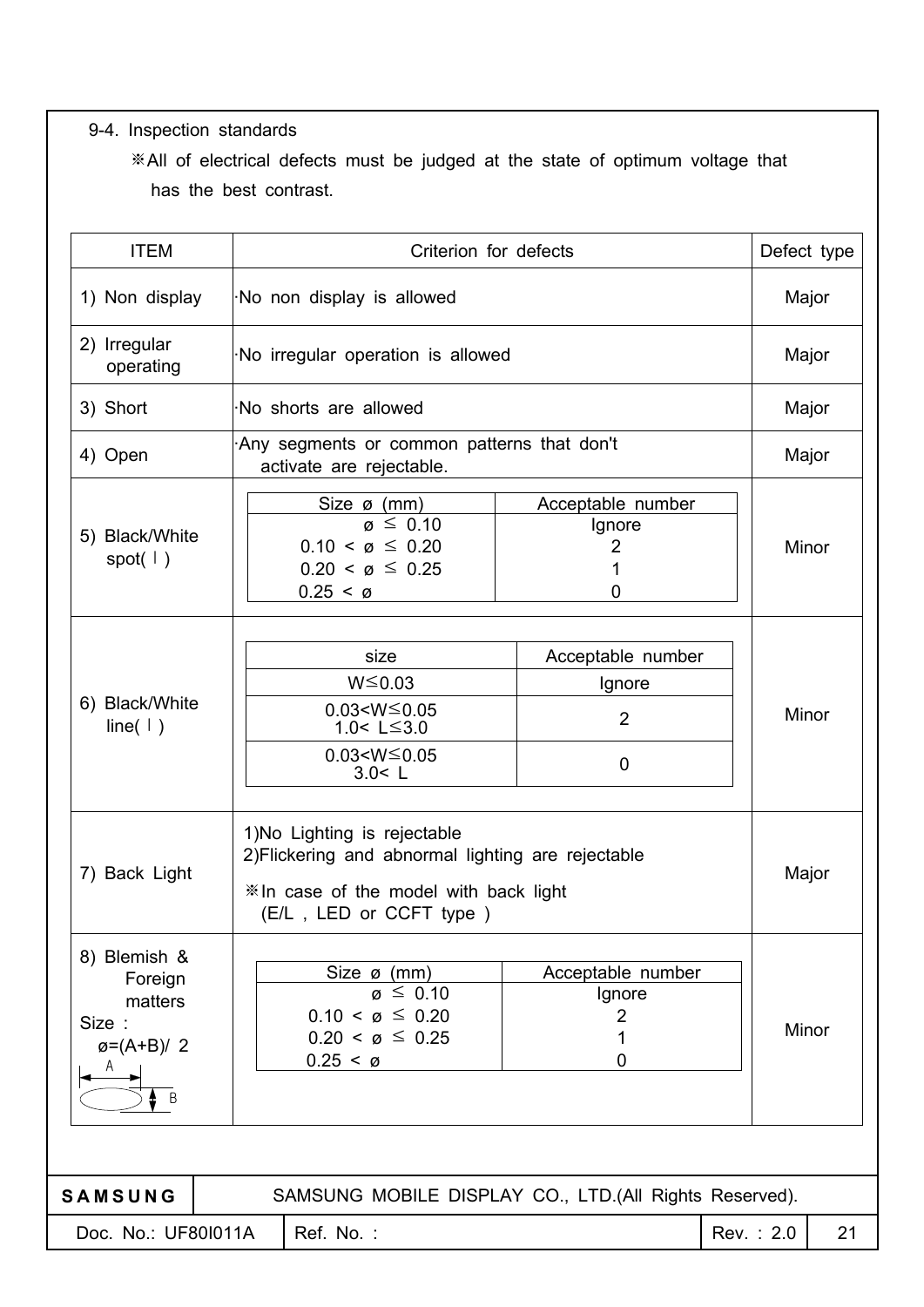| <b>ITEM</b>                                                              |                                                                                                                                            | Criterion for defects                                                                                                                                                                          |                                                               |           | Defect type             |  |
|--------------------------------------------------------------------------|--------------------------------------------------------------------------------------------------------------------------------------------|------------------------------------------------------------------------------------------------------------------------------------------------------------------------------------------------|---------------------------------------------------------------|-----------|-------------------------|--|
| 9)Scratch on<br>Polarizer,<br>Line shape                                 | width (mm)<br>$W \le 0.03$<br>$0.03 < W \le 0.05$<br>$0.05 < W \leq 0.08$<br>0.08 < W<br>Note 1) Regard as a blemish                       | Length (mm)<br>Ignore<br>$L \leq 2.0$<br>$L \leq 1.0$<br>Note $(1)$                                                                                                                            | Acceptable number<br>3<br>$\overline{2}$<br>1<br>1<br>Note(1) |           | Minor                   |  |
| 10) Bubble in<br>polarizer,<br>Dent                                      | Size $\varnothing$ (mm)<br>$\varnothing \leq 0.10$<br>$0.10 < \emptyset \leq 0.20$<br>$0.15 < \varnothing \leq 0.25$<br>$0.25 < \emptyset$ |                                                                                                                                                                                                | Acceptable number<br>Ignore<br>2<br>1<br>0                    |           | Minor                   |  |
| 11) Stains on<br>LCD panel<br>surface                                    | rejectable.                                                                                                                                | Stains which cannot be removed even when wiped<br>lightly with a soft cloth or similar cleaning too are                                                                                        |                                                               |           |                         |  |
| 12) Rust in Bezel                                                        |                                                                                                                                            | Rust which is visible in the bezel is rejectable.                                                                                                                                              |                                                               |           |                         |  |
| 13) Defect of<br>land surface<br>contact<br>(Poor soldering)             |                                                                                                                                            | Evident crevices which is visible are rejectable.                                                                                                                                              |                                                               |           | Minor                   |  |
| 14) Parts<br>alignment                                                   | (1) LSI, IC lead width is more than 50%<br>beyond pad outline.<br>(2) Chip component is off center and more                                | than 50% of the leads is off the pad outline.                                                                                                                                                  |                                                               |           | Minor<br>Minor          |  |
| 15) Conductive<br>foreign matter<br>(Solder ball,<br>Solder chips)       | $(3)$ 0.50 $\leq$ L                                                                                                                        | $(1)$ 0.45 <ø, N ≥ 1<br>$(2)$ 0.30 < $\emptyset$ $\leq$ 0.45, N $\geq$ 1<br>(unit::mm)<br>ø: Average diameter of solder ball<br>$, N \geq 1$<br>L: Average length of solder chip<br>(unit::mm) |                                                               |           | Minor<br>Minor<br>Minor |  |
| SAMSUNG MOBILE DISPLAY CO., LTD.(All Rights Reserved).<br><b>SAMSUNG</b> |                                                                                                                                            |                                                                                                                                                                                                |                                                               |           |                         |  |
| Doc. No.: UF801011A                                                      | Ref. No.:                                                                                                                                  |                                                                                                                                                                                                |                                                               | Rev.: 2.0 | 22                      |  |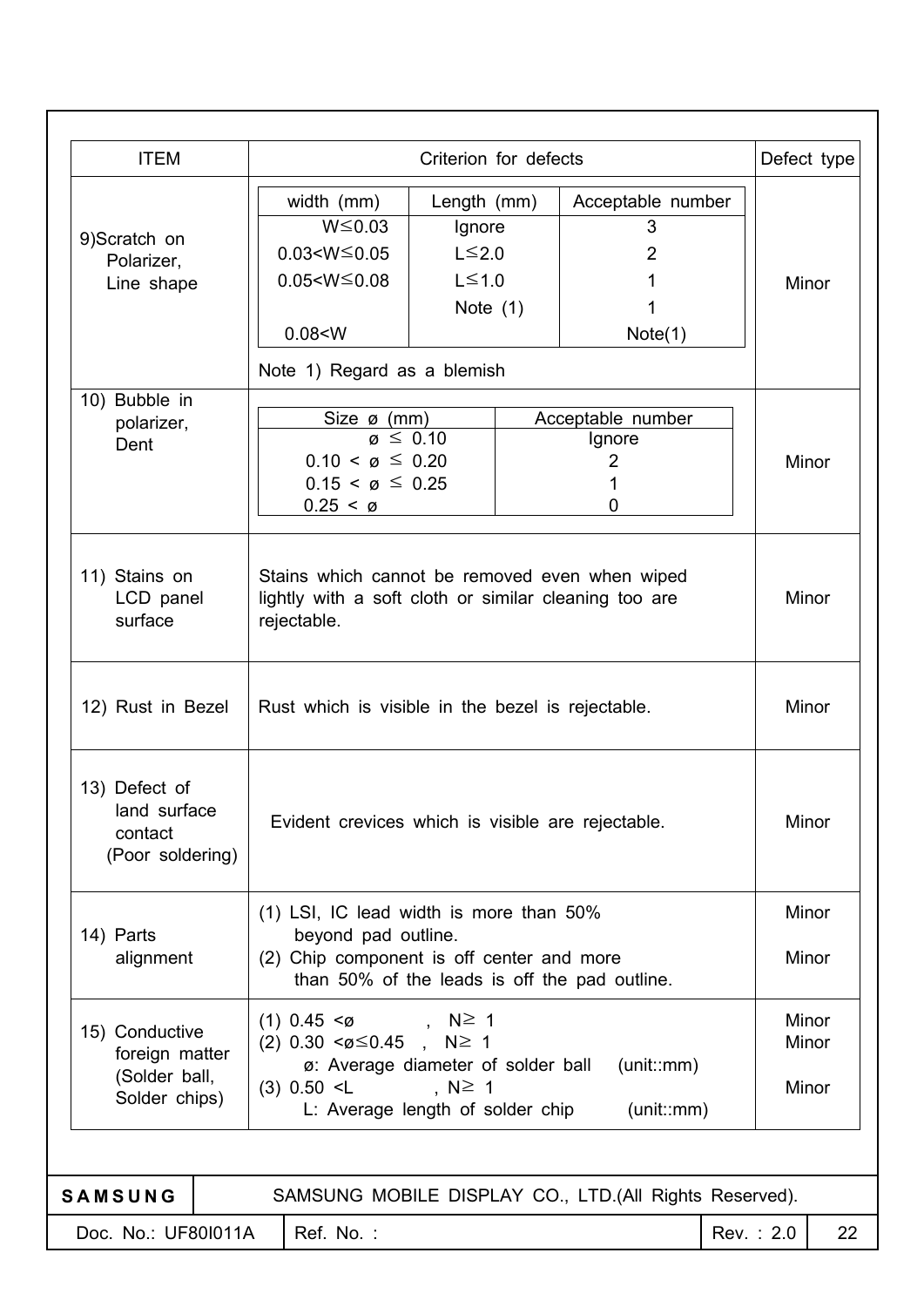| <b>ITEM</b><br>Criterion for defects                                                                                                                                                                                                                  |  |                                                                                                                                                                                                                                                                                                                                                                                                                                                                                                                                                                                           |                                                         |  |  |  |  |  |
|-------------------------------------------------------------------------------------------------------------------------------------------------------------------------------------------------------------------------------------------------------|--|-------------------------------------------------------------------------------------------------------------------------------------------------------------------------------------------------------------------------------------------------------------------------------------------------------------------------------------------------------------------------------------------------------------------------------------------------------------------------------------------------------------------------------------------------------------------------------------------|---------------------------------------------------------|--|--|--|--|--|
| 16) Flicker of<br><b>TFT LCD</b>                                                                                                                                                                                                                      |  | Flicker of TFT LCD is not the item of the rejection.                                                                                                                                                                                                                                                                                                                                                                                                                                                                                                                                      | Defect type                                             |  |  |  |  |  |
| 17) Dot Defect                                                                                                                                                                                                                                        |  | ITEM $122$<br>Bright dots <sup>3)5)</sup><br>Dark dots <sup>4)</sup><br>Irregular light emissions by individual dots, caused by<br>failures in TFT array, are counted as dot defects.<br>Note 1) Any missing dots in TFT array are counted<br>as bright dots.<br>Note 2) Any inconspicuous dot defect shall not be<br>counted as a defect.<br>Note 3) A bright dot refers to a bright dot at gradation<br>level(black)<br>Note 4) A dark dot refers a dark dot at gradation level<br>L63(R,G,B)<br>Note 5) Defect number of center of active area : 0<br>Defect number of another area: 1 | Minor                                                   |  |  |  |  |  |
| [ Connector connection ]<br>By the foreign material or the operator's mis-alignment, when assemble LCD module<br>into the set with connector, the connection can be poor. So it needs to contact<br>several time when abnormal display or no display. |  |                                                                                                                                                                                                                                                                                                                                                                                                                                                                                                                                                                                           |                                                         |  |  |  |  |  |
| SAMSUNG                                                                                                                                                                                                                                               |  |                                                                                                                                                                                                                                                                                                                                                                                                                                                                                                                                                                                           | SAMSUNG MOBILE DISPLAY CO., LTD. (All Rights Reserved). |  |  |  |  |  |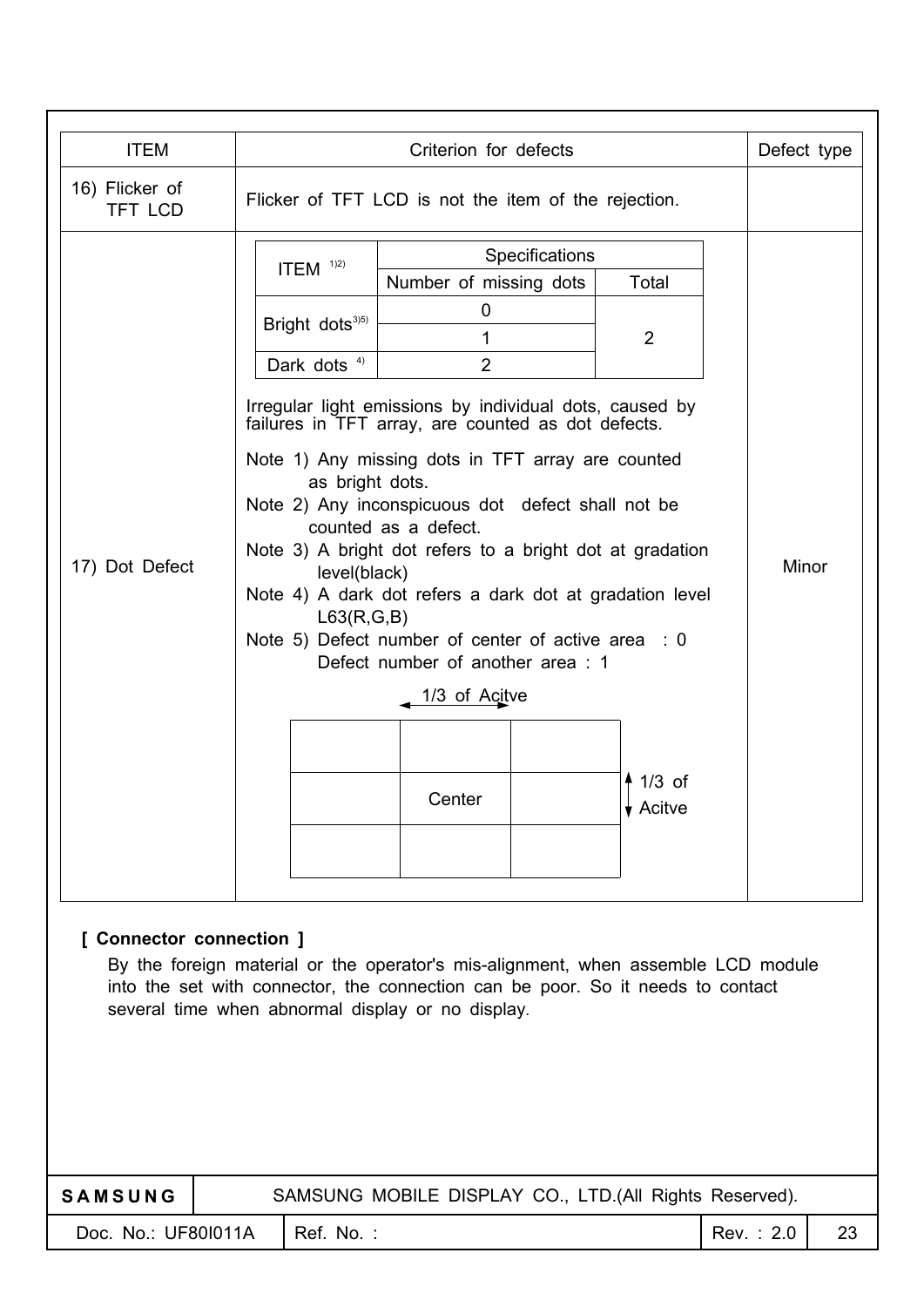#### 9-5. The natural characteristics of LCD Module.

The following phenomena is the natural characteristics of LCD Module. It would be judged as a good part.

| <b>ITEM</b>                          | Phenomenon                                                                                          |
|--------------------------------------|-----------------------------------------------------------------------------------------------------|
| 1) Color shift                       | The white color looks more bluish or yellowish at each<br>viewing angle.                            |
| 2) Light leakage in<br>black mode    | If a power push on or twist the LCD, the display color can<br>be changed. Especially in black color |
| 3) Seal color                        | Around the edge, the color looks more yellowish.                                                    |
| 4) Bright line in the<br>active area | When look into active area on one side, a bright line<br>appeared.                                  |

| <b>SAMSUNG</b>      |  | SAMSUNG MOBILE DISPLAY CO., LTD.(All Rights Reserved). |           |    |
|---------------------|--|--------------------------------------------------------|-----------|----|
| Doc. No.: UF801011A |  | Ref. No.:                                              | Rev.: 2.0 | 24 |
|                     |  |                                                        |           |    |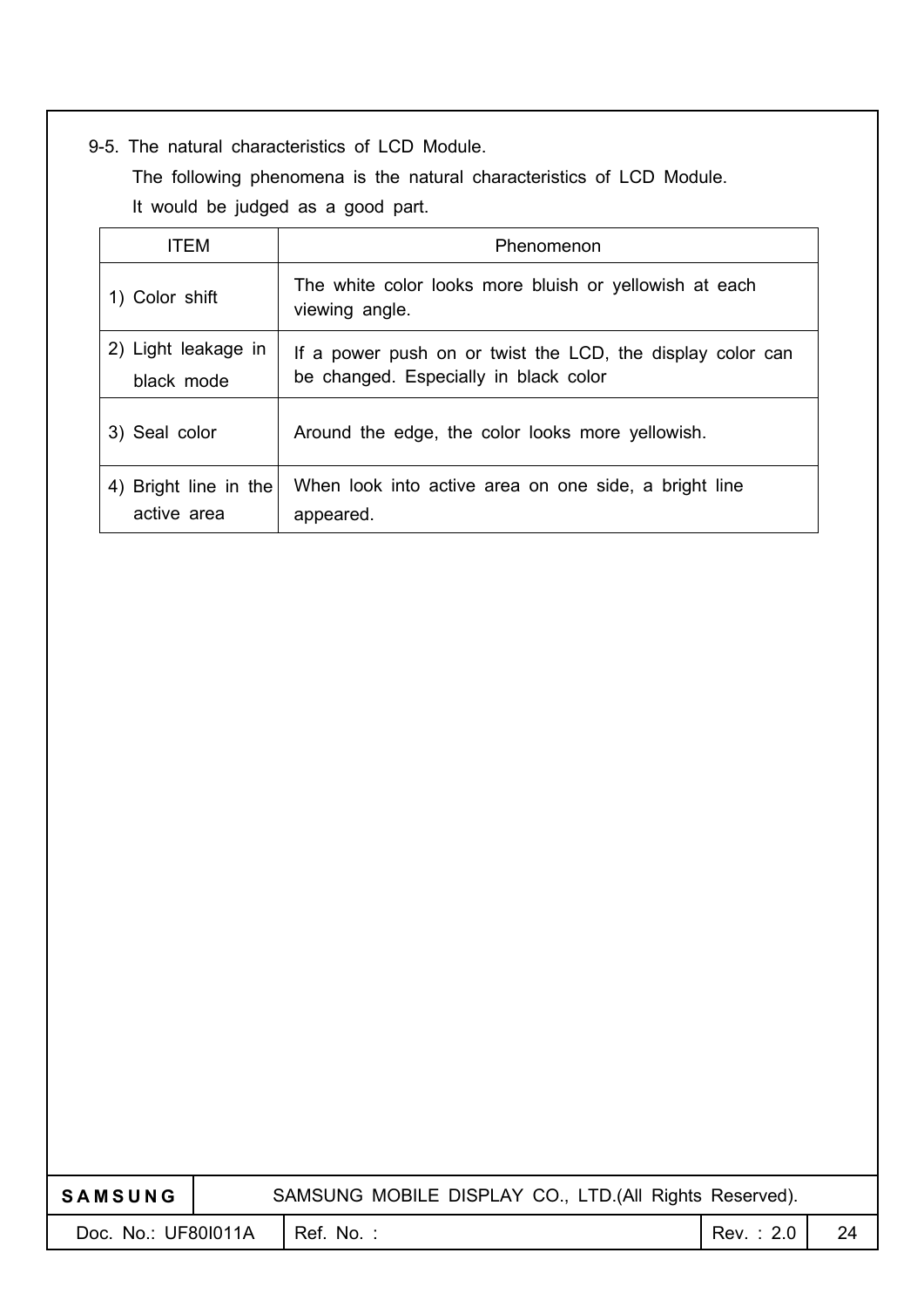#### 10. Reliability

- 10-1. Items of reliability
	- : All test result of items should be judged in 12 hour recovery time at Room temperature.

| <b>ITEM</b>                      | Condition                                                                                                                                                                            | Criterion                                                                                                                                                 |
|----------------------------------|--------------------------------------------------------------------------------------------------------------------------------------------------------------------------------------|-----------------------------------------------------------------------------------------------------------------------------------------------------------|
| 1) High temperature<br>operating | $60^{\circ}$ 48 hrs                                                                                                                                                                  |                                                                                                                                                           |
| 2) Low temperature<br>operating  | $-20^{\circ}$ 48 hrs                                                                                                                                                                 | After testing, cosmetic defects                                                                                                                           |
| 3) Humidity                      | 40℃, 90%RH, 48 hrs                                                                                                                                                                   | should not happen.<br>Contrast ratio should not happen<br>$\bullet$                                                                                       |
| 4) High temperature<br>storage   | $70^{\circ}$ 48 hrs                                                                                                                                                                  | lower than 10% of initial value<br>Total current consumption should<br>$\bullet$                                                                          |
| 5) Low temperature<br>storage    | $-30^{\circ}$ 48 hrs                                                                                                                                                                 | not be over 10% of initial value.<br>Polarizers may fail in humidity test,                                                                                |
| 6) Thermal shock                 | $25^{\circ}\text{C} \rightarrow -30^{\circ}\text{C} \rightarrow 25^{\circ}\text{C} \rightarrow 70^{\circ}\text{C}$<br>$5$ (min) $30$ (min) $5$ (min) $30$ (min)<br>5 cycle, 55~60%RH | but only this failure is allowable.                                                                                                                       |
| 7) Temperature<br>humidity cycle | JIS.C.0028.1<br>5 cycle                                                                                                                                                              |                                                                                                                                                           |
| 8) Vibration                     | $10 - 55 - 10$ Hz<br>amplitude: 1.5mm                                                                                                                                                | · Not allowed cosmetic and electrical<br>defects.                                                                                                         |
|                                  | 2hrs for each direction<br>(X, Y, Z)                                                                                                                                                 | Test will be performed at state of<br>carton box, not each of the modules                                                                                 |
| 9) Static Electricity            | 150pF 330 $\Omega$ $\pm$ 8 kV<br>10 times air discharge.                                                                                                                             | · After testing , cosmetic and electrical<br>defects should not happen.<br>· Total current consumption should be<br>below double of initial value (Note1) |

(Note1)

In case of malfunction defect caused by ESD damage, if it would be recovered to normal state after resetting, it would be judged as a good part.

| <b>SAMSUNG</b>                   | SAMSUNG MOBILE DISPLAY CO., LTD. (All Rights Reserved). |           |    |
|----------------------------------|---------------------------------------------------------|-----------|----|
| Doc. No.: UF801011A   Ref. No. : |                                                         | Rev.: 2.0 | 25 |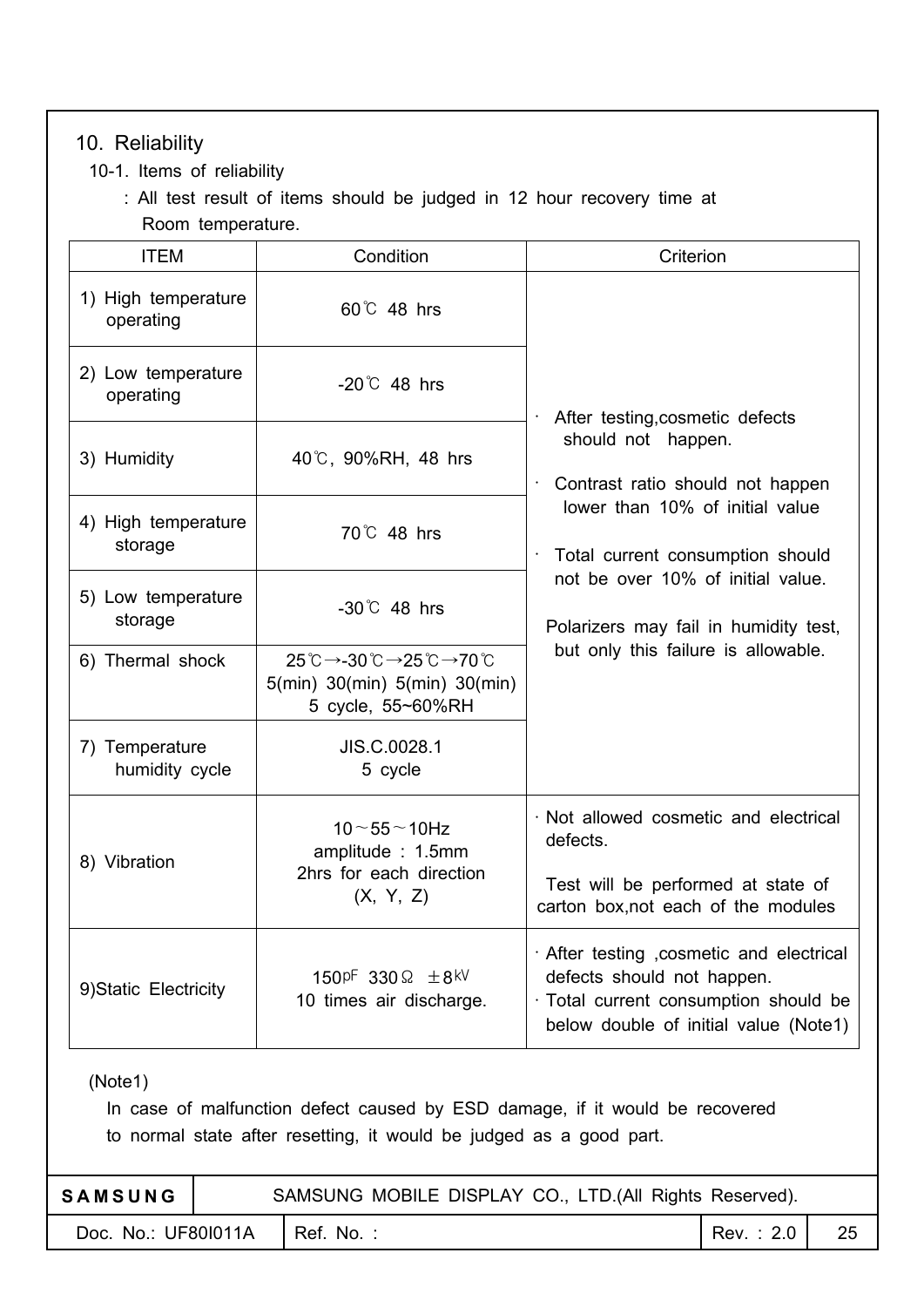#### 11. Handling precautions

11-1. Mounting method

The LCD panel of SAMSUNG SDI LCD module consists of two thin glass plates with polarizes which easily be damaged. And since the module in so constructed as to be fixed by utilizing fitting holes in the printed circuit board. Extreme care should be needed when handling the LCD modules.

#### 11-2. Caution of LCD handling and cleaning

When cleaning the display surface, Use soft cloth with solvent [recommended below] and wipe lightly

- $\circledcirc$  Isopropyl alcohol
- Ethyl alcohol
- $\circledcirc$  Trichlorotriflorothane

Do not wipe the display surface with dry or hard materials that will damage the polarizer surface.

Do not use the following solvent:

- Water
- $\odot$  Ketone
- Aromatics

Do not wipe ITO pad area with the dry or hard materials that will damage the ITO patterns.

Do not use the following solvent on the pad or prevent it from being contaminated :

- © HCFC
- $\circledcirc$  Soldering flux
- Chlorine(Cl), Salfur(S)

Spittle, Fingerprint( It contains Cl )

If goods were sent without being silicon coated on the pad, ITO patterns could be damaged due to the corrosion as time goes on.

SAMSUNG SDI would like to propose that the Customer conduct the Silicon coating unless the goods supplied without Silicon coating.

If ITO corrosion happen by mis-handling or using some materials such as Chlorine(Cl), Salfur(S) from customer, Responsibility is on customer.

| <b>SAMSUNG</b>      | SAMSUNG MOBILE DISPLAY CO., LTD.(All Rights Reserved). |           |    |
|---------------------|--------------------------------------------------------|-----------|----|
| Doc. No.: UF801011A | I Ref. No. :                                           | Rev.: 2.0 | 26 |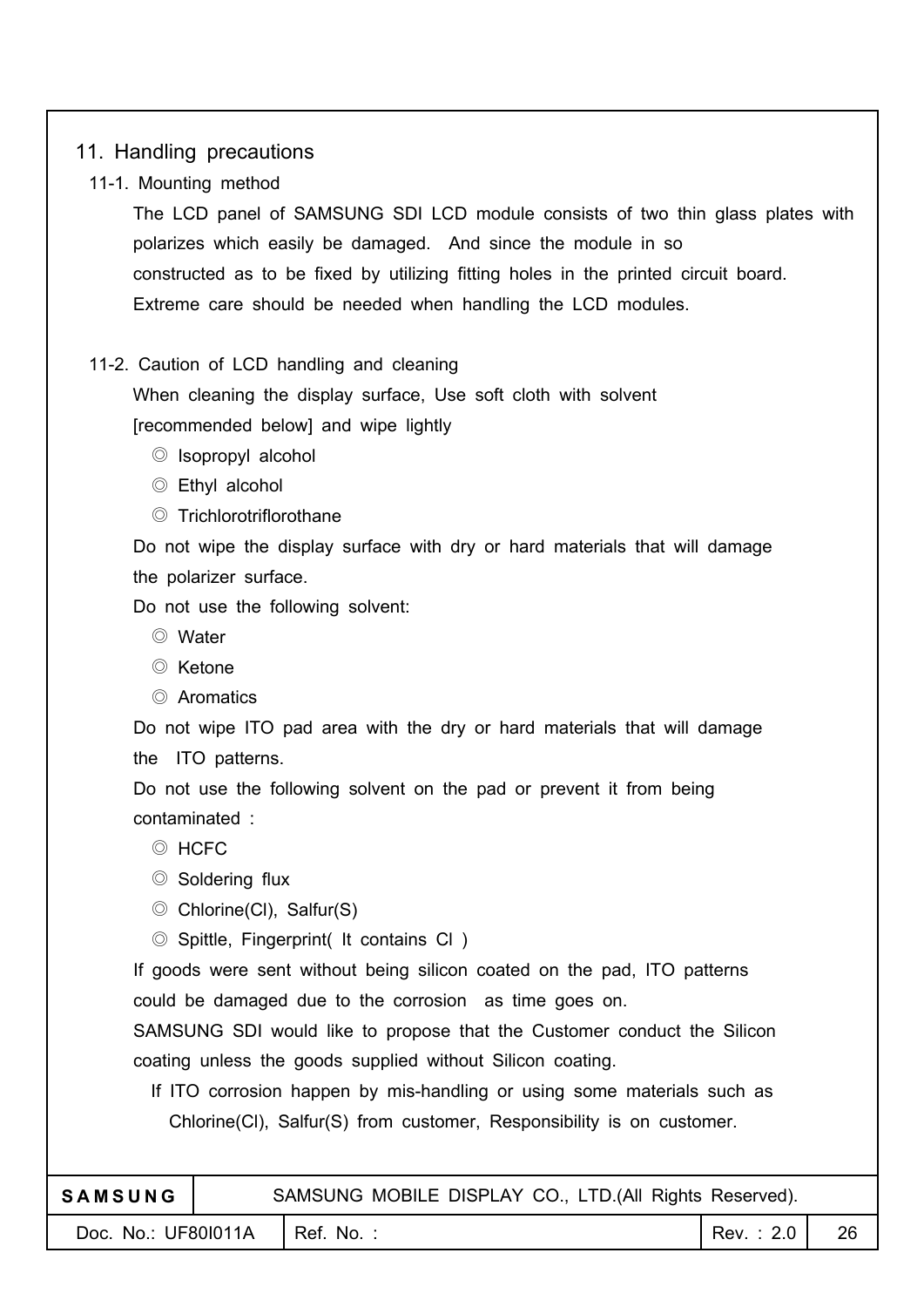#### 11-3. Caution against static charge

The LCD module use C-MOS LSI drivers, so we recommended that you; Connect any unused input terminal to Vdd or Vss, do not input any signals before power is turned on, and ground your body, work/assembly areas, assembly equipment to protect against static electricity.

#### 11-4. Packing

- Module employ LCD elements, and must be treated as such. Avoid intense shock and falls from a height.
- To prevent modules from degradation, do not operate or store them exposed direct to sunshine or high temperature/humidity.

#### 11-5. Caution for operation

 $\odot$  It is an indispensable condition to drive LCD's within the specified voltage limit since the higher voltage then the limit cause the shorter LCD life.

An electrochemical reaction due to direct current causes LCD's undesirable deterioration, so that the use of direct current drive should be avoided.

 Response time will be extremely delayed at lower temperature then the operating temperature range and on the other hand at higher temperature LCD's show dark color in them.

However those phenomena do not mean malfunction or out of order with LCD's, Which will come back in the specified operating temperature.

- $\odot$  If the display area is pushed hard during operation, Some font will be abnormally displayed but it resumes normal condition after turning off once.
- $\odot$  A slight dew depositing on terminals is a cause for electro-chemical reaction resulting in terminal open circuit.

Usage under the maximum operating temperature,50%RH or less is required.

#### 11-6. Storage

In the case of storing for a long period of time [for instance, for years for the purpose or replacement use, The following ways are recommended.

 $\odot$  Storage in a polyethylene bag with the opening sealed so as not to enter fresh air outside in it. And with no desiccant.

| <b>SAMSUNG</b>      |                        |  |  | SAMSUNG MOBILE DISPLAY CO., LTD. (All Rights Reserved). |  |
|---------------------|------------------------|--|--|---------------------------------------------------------|--|
| Doc. No.: UF801011A | $\parallel$ Ref. No. : |  |  | Rec: 2.0                                                |  |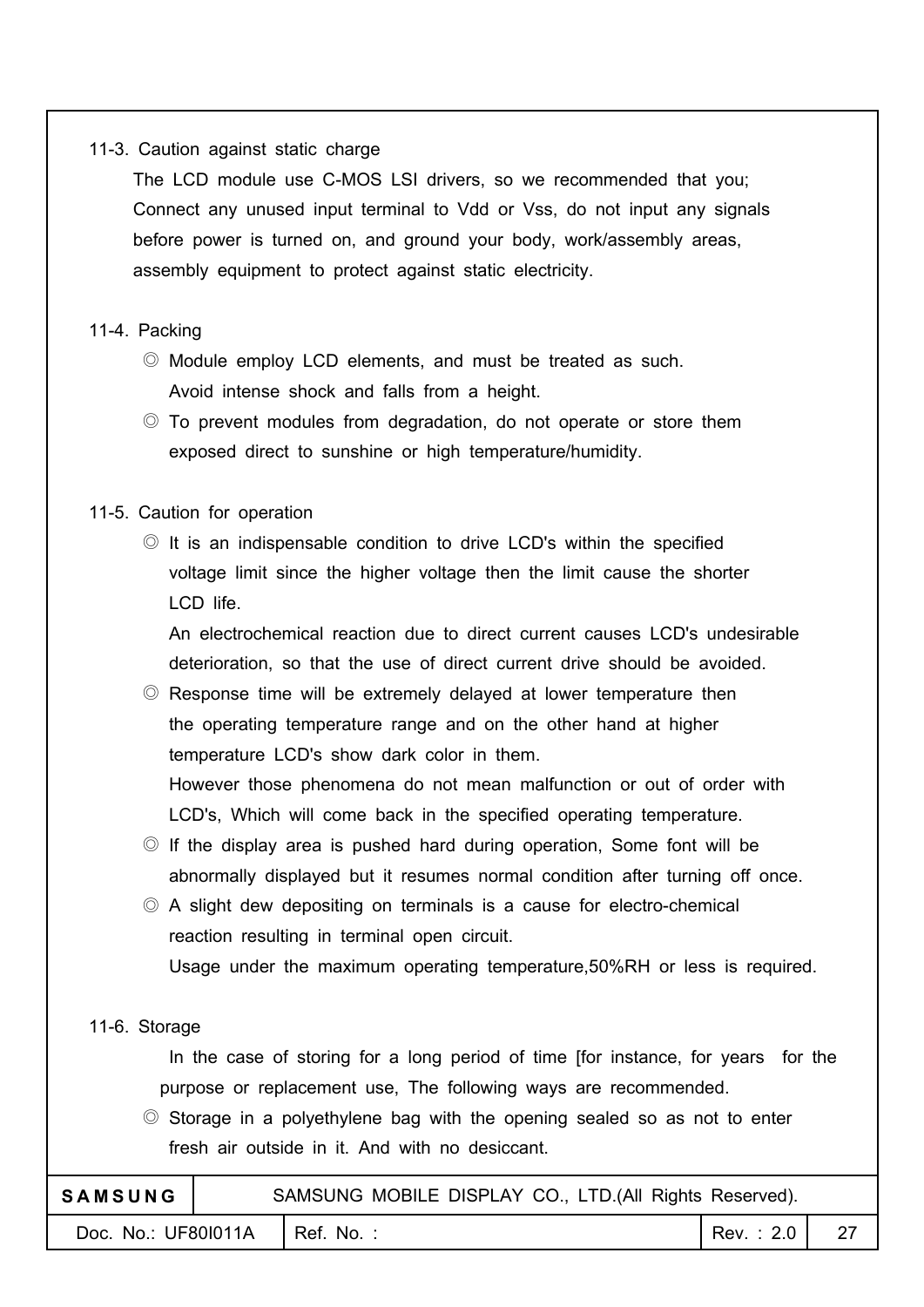- Placing in a dark place where neither exposure to direct sunlight nor light's Keeping the storage temperature range.
- $\circledcirc$  Storing with no touch on polarizer surface by the anything else. [It is recommended to store them as they have been contained in the inner container at the time of delivery from us.]

#### 11-7. Safety

- $\circledcirc$  It is recommendable to crash damaged or unnecessary LCD's into pieces and wash off liquid crystal by either of solvents such as acetone and ethanol, Which should be burned up later.
- When any liquid leaked out of a damaged glass cell comes in contact with your hands, please wash it off well with soap and water.

#### 12. Precaution for use

- 12-1. A limit sample should be provided by the both parties on an occasion when the both parties agreed its necessity. Judgement by a limit sample shall take effect after the limit sample has been established and confirmed by the both parties.
- 12-2. On the following occasions, the handling of problem should be decided through discussion and agreement between responsible of the both parties.
	- When a question is arisen in this specifications.
	- $\odot$  When a new problem is arisen which is not specified in this specifications.
	- When an inspection specifications change or operating condition change in customer is reported to SDI, and some problem is arisen in this specification due to the change.
	- When a new problem is arisen at the customer's operating set for sample evaluation in the customer site.

#### **SAMSUNG** SAMSUNG MOBILE DISPLAY CO., LTD.(All Rights Reserved).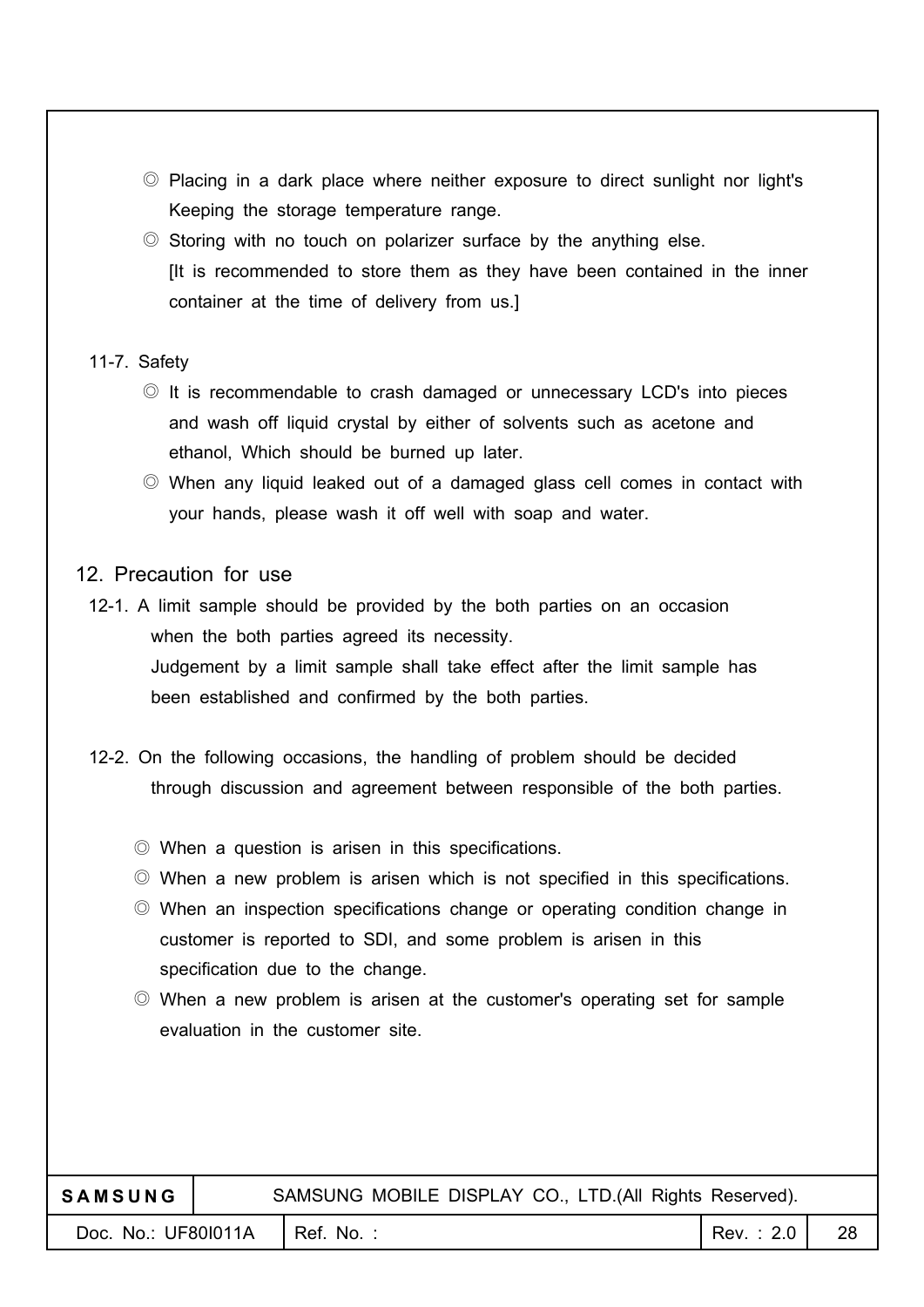#### **13. Dimensional Outline**

**See the next page.**

| <b>SAMSUNG</b>      | SAMSUNG MOBILE DISPLAY CO., LTD.(All Rights Reserved). |           |           |    |
|---------------------|--------------------------------------------------------|-----------|-----------|----|
| Doc. No.: UF801011A |                                                        | Ref. No.: | Rev.: 2.0 | 29 |
|                     |                                                        |           |           |    |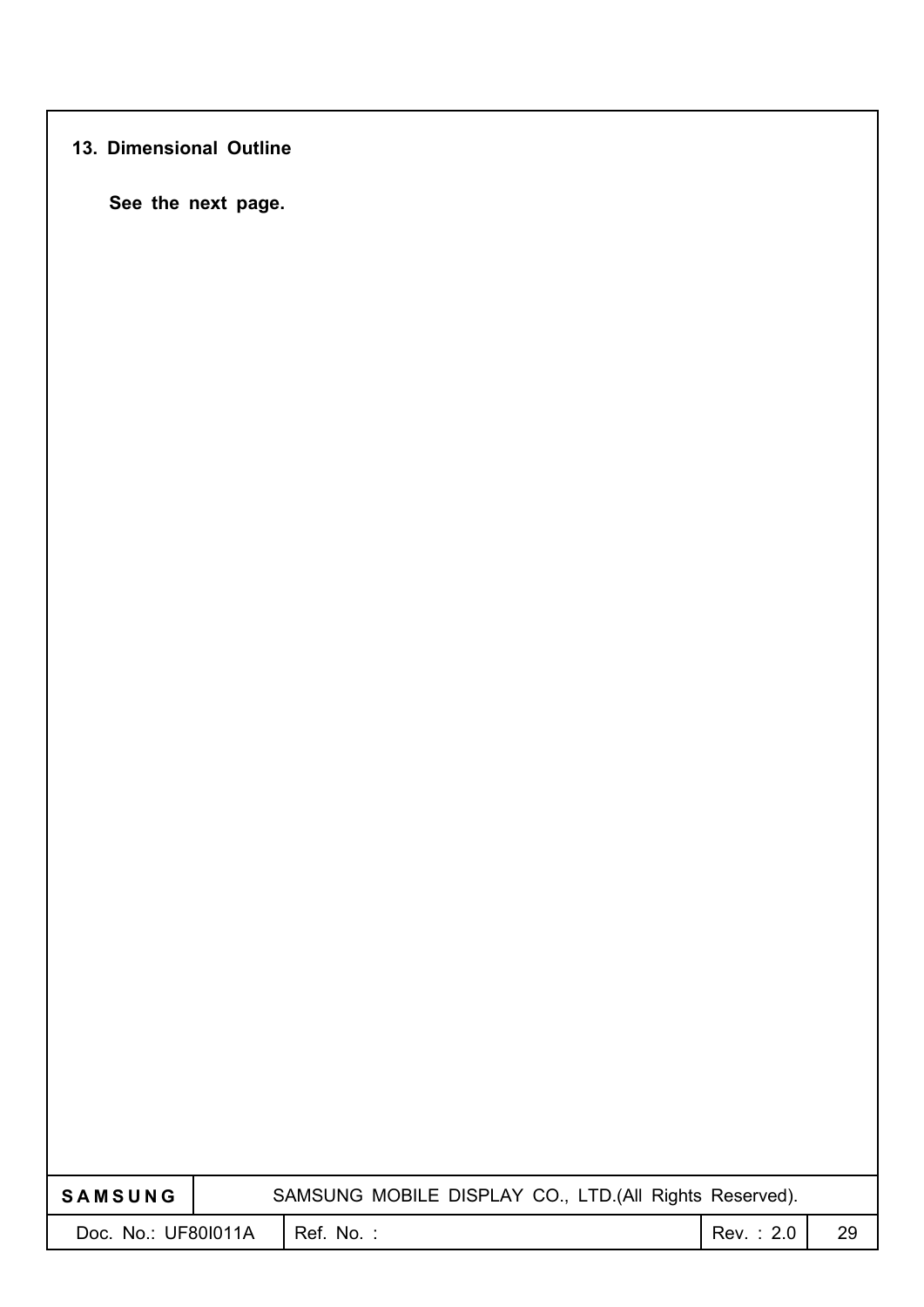